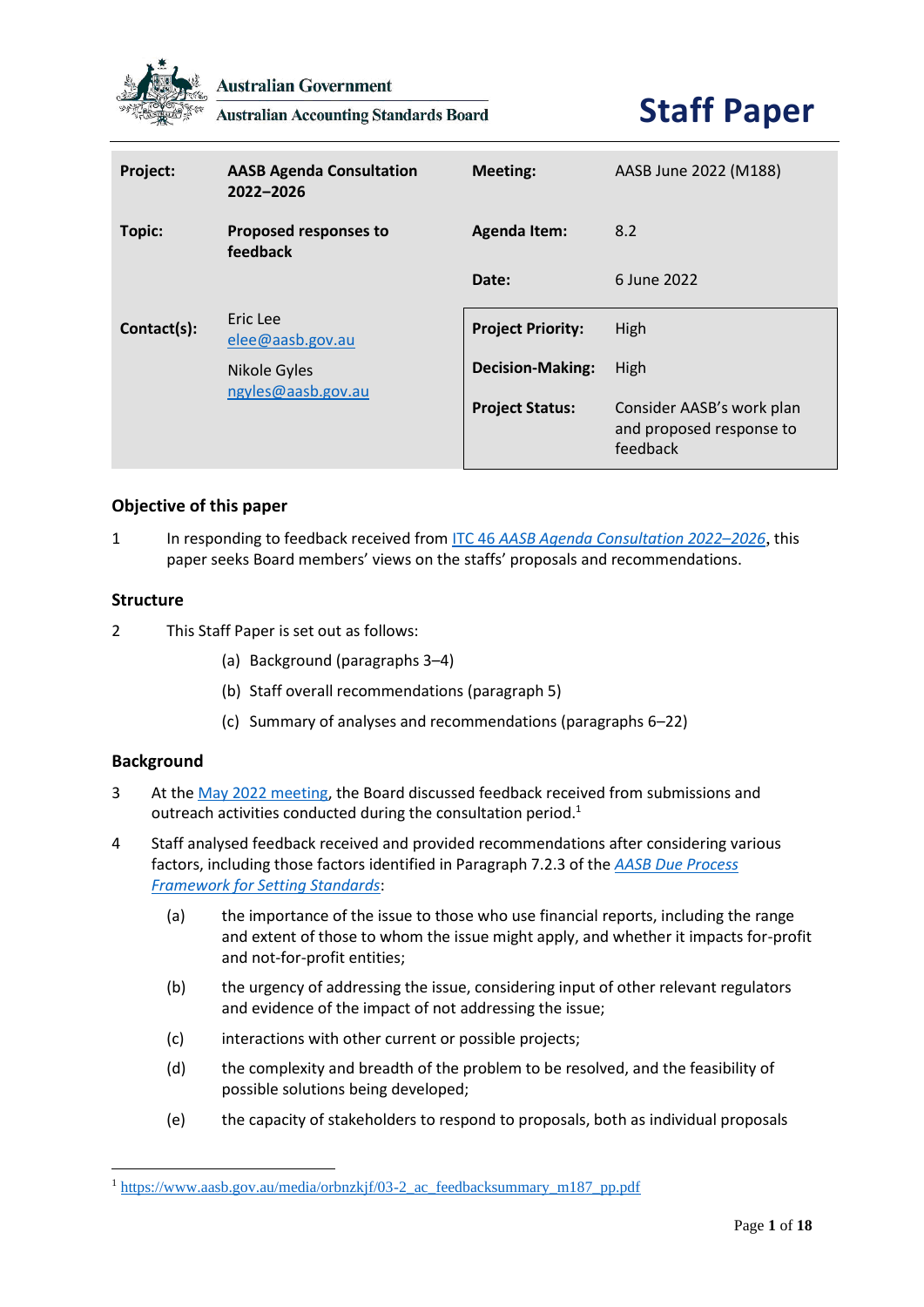and across the work program as a whole;

- (f) the overall balance of the work plan and the overall balance in the pipeline of research projects that may ultimately come forward to the standards-level work program, including a balance of not-for-profit, public sector and other projects; and
- (g) the availability of sufficient staff resources.

#### **Staff overall recommendations**

- 5 After analysing feedback received, staff recommend the Board to:
	- (a) **remove** the following inactive projects from the work program:
		- (i) Remuneration reporting;
		- (ii) Crowd-sourced equity funding;
		- (iii) Definition of fundraising; and
		- (iv) Long-term discount rates;
	- (b) **retain** the public sector long-term discount rates project in the work program;
	- (c) **add** the following projects to the standard-setting work program:
		- (i) Service performance reporting; and
		- (ii) Imputation franking credits disclosures
	- (d) **add** the following projects to the research work program:
		- (i) Intangible assets; and
		- (ii) Going concern disclosures; and
	- (e) **monitor and influence** the development of digital financial reporting as appropriate.

#### **Summary of analysis and recommendations**

#### *Inactive projects*

#### Remuneration reporting

|                             |                                                                                                                                                                                                                                                                   | <b>Entities impacted</b>                                                                                                                                                                                                                                               |                                                                                                                   |
|-----------------------------|-------------------------------------------------------------------------------------------------------------------------------------------------------------------------------------------------------------------------------------------------------------------|------------------------------------------------------------------------------------------------------------------------------------------------------------------------------------------------------------------------------------------------------------------------|-------------------------------------------------------------------------------------------------------------------|
|                             | For-profit sector                                                                                                                                                                                                                                                 | <b>NFP private sector</b>                                                                                                                                                                                                                                              | <b>NFP public sector</b>                                                                                          |
| <b>Key issues</b><br>raised | Remuneration reports<br>are often complex and<br>costly to prepare. There<br>are overlapping<br>requirements in the<br>accounting standards<br>and the Corporations<br>Act, $2$ which give rise to<br>lengthy compliance<br>reports. <sup>3</sup> Disclosures may | Recent changes to the<br>Australian Charities and<br>Not-for-profits<br><b>Commission Regulation</b><br>2013 (Cth) require all<br>large charities to report<br>key management<br>personnel (KMP)<br>remuneration in<br>accordance with the<br>accounting standards for | There is diversity in<br>remuneration reporting<br>of public sector entities<br>across states and<br>territories. |

<sup>2</sup> See Section 300A of *Corporations Act 2001*

<sup>&</sup>lt;sup>3</sup> Examples of redundant or overlapping requirements are provided in the PwC and G100 publication *[Remuneration reporting](https://group100.com.au/assets/uploads/2018/06/Remuneration-reporting-streamlined.pdf) – Streamlined* from May 2017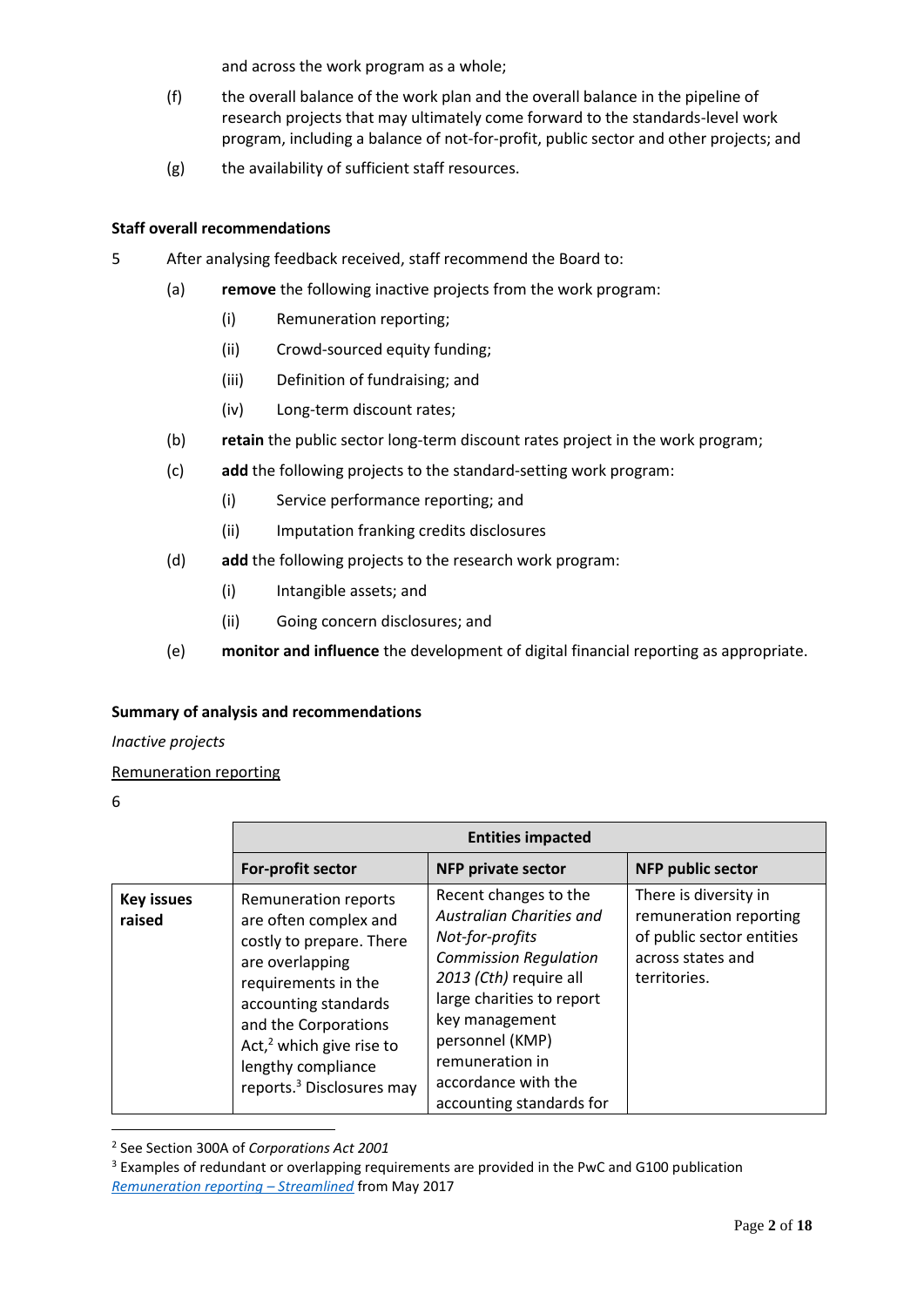|                                       | not necessarily meet user<br>needs.                                                                                                             | the 2022 reporting period<br>onwards (covering 1 July<br>2021 to 30 June 2022 and<br>later periods).                                                                     |                                                                                                                                                              |
|---------------------------------------|-------------------------------------------------------------------------------------------------------------------------------------------------|--------------------------------------------------------------------------------------------------------------------------------------------------------------------------|--------------------------------------------------------------------------------------------------------------------------------------------------------------|
| Importance<br>and priorities          | Low to medium priority.                                                                                                                         | Low to medium priority.                                                                                                                                                  | Low priority.                                                                                                                                                |
| Interaction<br>with other<br>projects | Sustainability reporting.                                                                                                                       | Sustainability reporting<br>and the post-<br>implementation review<br>(PIR) of AASB 124 Related<br>Party Disclosures. See<br>Appendix B for the<br>revised PIR timeline. | Sustainability reporting<br>and the post-<br>implementation review<br>(PIR) of AASB 124. See<br>Appendix B for the<br>revised PIR timeline.                  |
| <b>Complexity</b><br>and feasibility  | The Board does not have<br>the remit to change<br>remuneration reporting<br>disclosure requirements<br>under the Corporations<br>Act.           | The impact of the recent<br>changes on the Australian<br>Charities and Not-for-<br>profits Commission<br>Regulation 2013 (Cth) is<br>unknown.                            | Research is required to<br>understand the extent of<br>diversity in remuneration<br>reporting of public sector<br>entities across states and<br>territories. |
| <b>References</b>                     | AASB research report 8: Literature review: Remuneration reporting<br>AASB staff paper: Review of executive remuneration disclosure requirements |                                                                                                                                                                          |                                                                                                                                                              |

#### 7 Staff **recommend** the Board remove the remuneration reporting project from the work program because:

- (a) upcoming projects such as the sustainability reporting and PIR of AASB 124 may address some of the concerns in the NFP sector; and
- (b) many concerns raised by for-profit stakeholders are related to the requirements in the Corporations Act and the Board has limited ability to make significant progress on this matter.

#### Crowd-sourced equity funding

8 There are no issues raised by stakeholders. Staff **recommend** the Board remove the crowdsourced equity funding project from the work program.

#### Definition of fundraising

|                              | <b>Entities impacted</b>                                                                                                                                                             |  |
|------------------------------|--------------------------------------------------------------------------------------------------------------------------------------------------------------------------------------|--|
|                              | <b>NFP private sector</b>                                                                                                                                                            |  |
| <b>Key issues</b><br>raised  | The definition of fundraising differs significantly between jurisdictions and may<br>impair the comparability of NFP private sector financial statements and<br>performance metrics. |  |
| Importance<br>and priorities | Low to medium.                                                                                                                                                                       |  |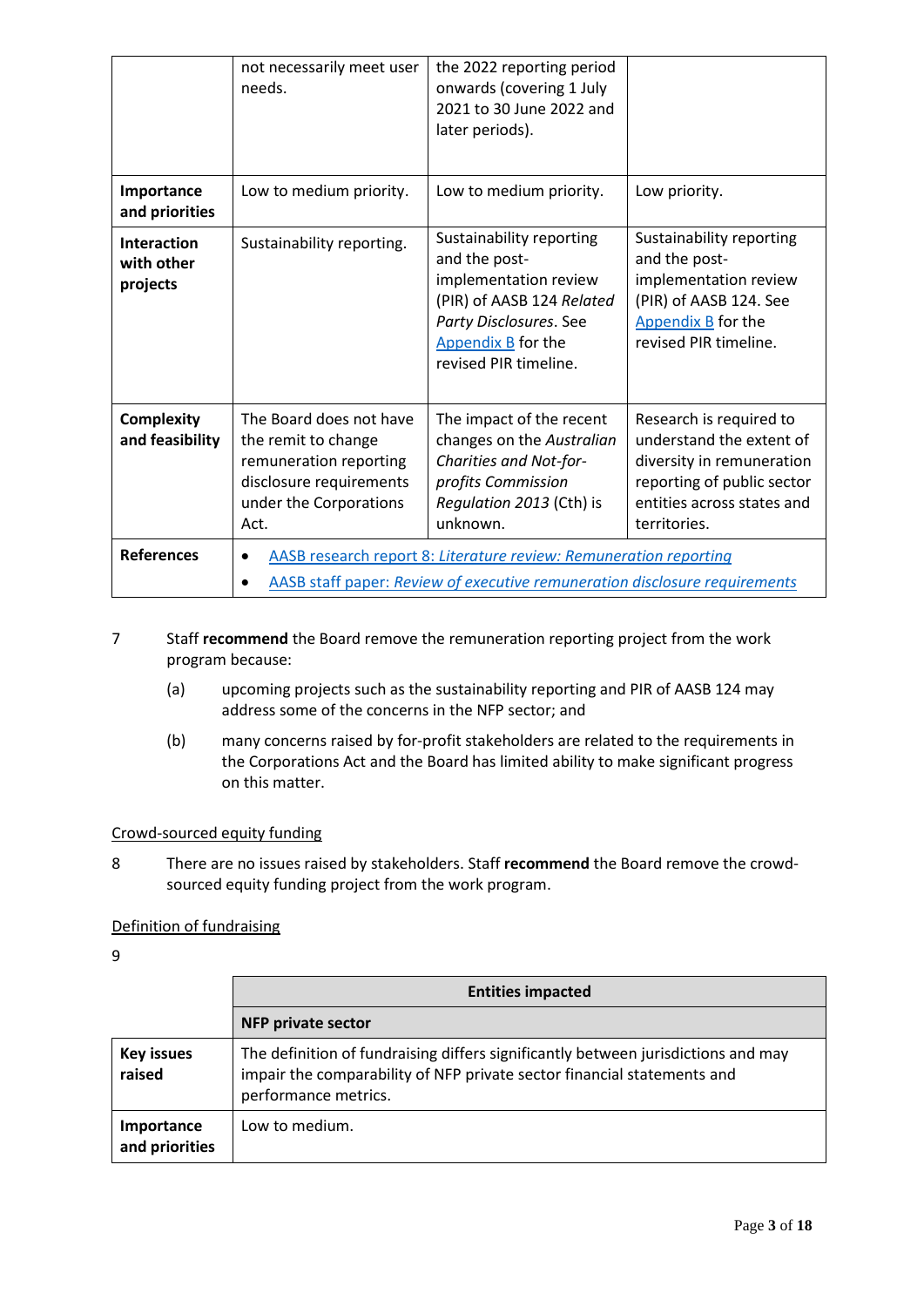|                                       | <b>Entities impacted</b>                                                                                                                                                                                                        |
|---------------------------------------|---------------------------------------------------------------------------------------------------------------------------------------------------------------------------------------------------------------------------------|
|                                       | <b>NFP private sector</b>                                                                                                                                                                                                       |
| Interaction<br>with other<br>projects | NFP Private Sector Financial Reporting Framework, sustainability reporting and<br>service performance reporting.                                                                                                                |
| Complexity<br>and feasibility         | Most respondents are of the view that 'fundraising' is better defined by other<br>regulators, such as the ACNC. Further, the Treasury is reviewing the national<br>fundraising framework and may potentially address the issue. |
| <b>References</b>                     | AICD publication: Fundraising – Role of the board<br>$\bullet$<br><b>AASB Discussion Paper: Improving financial reporting for Australian Charities</b>                                                                          |

- 10 Staff **recommend** the Board remove the definition of fundraising project from the work program because:
	- (a) the Treasury is reviewing the national fundraising framework; and
	- (b) upcoming projects such as sustainability reporting and service performance reporting may address the concern.

#### Long-term discount rates

|                                              | <b>Entities impacted</b>                                                                                                                                                                                                                                                                                                                                                                                                                                                                                                                                                                                                                                    |
|----------------------------------------------|-------------------------------------------------------------------------------------------------------------------------------------------------------------------------------------------------------------------------------------------------------------------------------------------------------------------------------------------------------------------------------------------------------------------------------------------------------------------------------------------------------------------------------------------------------------------------------------------------------------------------------------------------------------|
|                                              | <b>NFP public sector</b>                                                                                                                                                                                                                                                                                                                                                                                                                                                                                                                                                                                                                                    |
| <b>Key issues</b><br>raised                  | AASB 119 Employee Benefits paragraphs 83 and Aus83.1 require NFP public sector<br>entities to use market yields on government bonds at the end of the reporting<br>period as the discount rate to measure post-employment benefit obligations.<br>Stakeholders raised concerns that the requirement could give inappropriate<br>outcomes. In particular, applying a single bond rate at the reporting date to discount<br>liabilities has seen significant volatility in reported superannuation liabilities,<br>diminishing the ability of key users to make informed assessments about an entity's<br>financial performance and financial sustainability. |
| Importance<br>and<br>priorities              | HoTARAC is of the view that the long-term discount rates have been an ongoing<br>issue for the public sector and suggested the Board consider this project as a high<br>priority.                                                                                                                                                                                                                                                                                                                                                                                                                                                                           |
| <b>Interaction</b><br>with other<br>projects | PIR of AASB 1056 Superannuation Entities and Interpretation 1019 The<br>Superannuation Contributions Surcharge. See Appendix B for the revised PIRs<br>timeline.                                                                                                                                                                                                                                                                                                                                                                                                                                                                                            |
| <b>Complexity</b><br>and<br>feasibility      | Extensive research and outreach activities will be required to determine whether<br>there are sufficient compelling reasons or evidence to warrant a modification to the<br>Standard(s) for the NFP public sector.                                                                                                                                                                                                                                                                                                                                                                                                                                          |
| <b>References</b>                            | AASB Staff Report: Australian Accounting Standards Board and International<br>$\bullet$<br><b>Public Sector Accounting Standards Board Pronouncements: A Comparison</b><br>May 2017 AASB meeting agenda paper 3.7 Discounting of defined benefit plan<br>$\bullet$<br>liabilities in the public sector $-$ project plan                                                                                                                                                                                                                                                                                                                                     |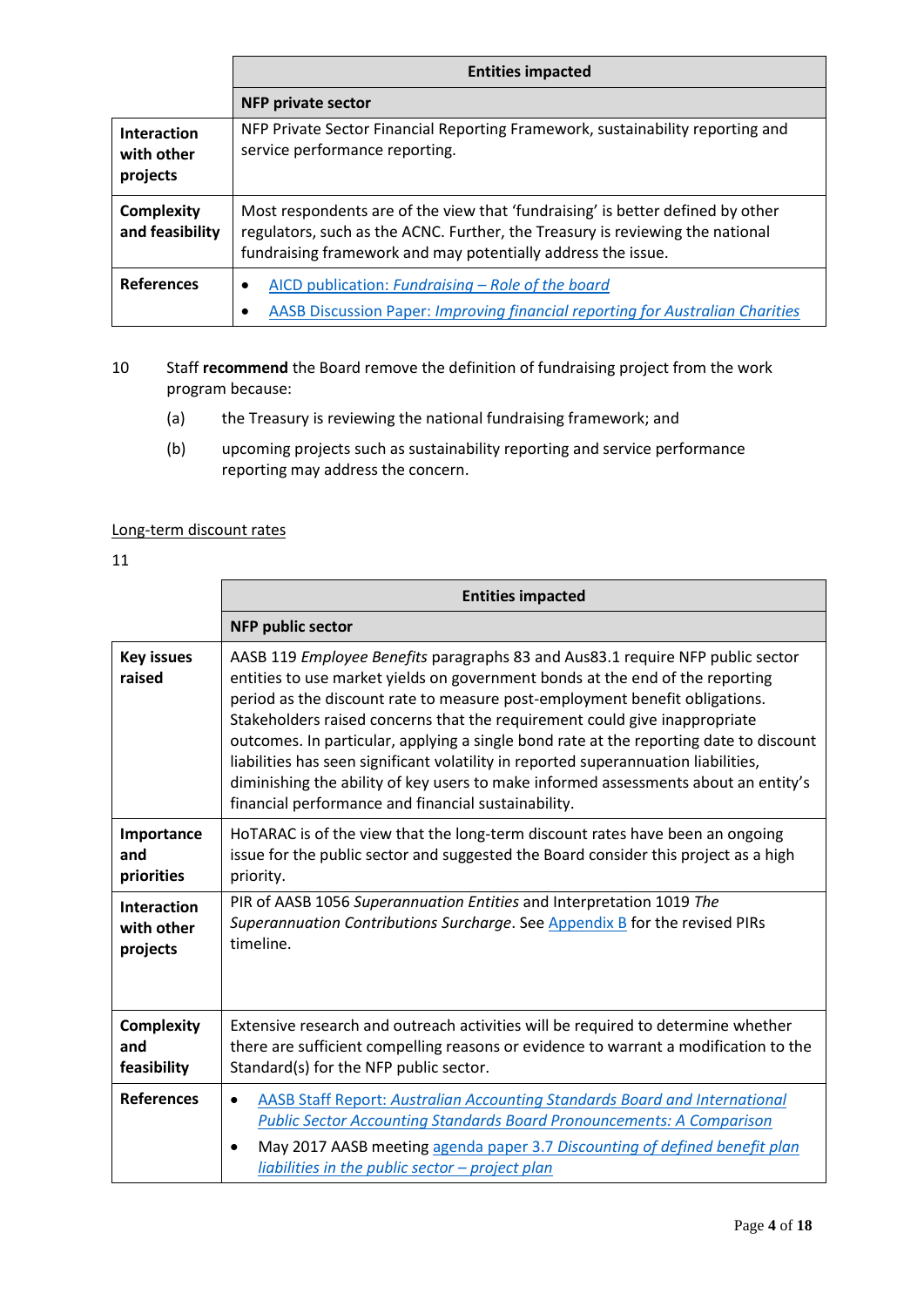|  | HoTARAC's submission to:                                           |
|--|--------------------------------------------------------------------|
|  | AASB Exposure Draft 187 Discount rate for employee benefits        |
|  | AASB Exposure Draft 195 Defined Benefit Plans: Proposed Amendments |
|  | to AASB 119                                                        |
|  |                                                                    |

12 Staff **recommend** the Board to retain the public sector long-term discount rates project in the work program and develop a project plan.

#### Co-operatives and mutual entities

13 There are no issues raised by stakeholders. Staff **recommend** the Board remove this project from the work program.

#### **Question for Board members:**

Question 1: Do Board members agree with staff recommendations to retain the public sector longterm discount rates project in the work program and remove the rest of the inactive projects?

#### *Potential projects*

#### Service performance reporting

|                                              | <b>Entities impacted</b>                                                                                                                                                                                                                                                                                                                       |                                                                                                                                                                                                                                                                                                                      |
|----------------------------------------------|------------------------------------------------------------------------------------------------------------------------------------------------------------------------------------------------------------------------------------------------------------------------------------------------------------------------------------------------|----------------------------------------------------------------------------------------------------------------------------------------------------------------------------------------------------------------------------------------------------------------------------------------------------------------------|
|                                              | <b>NFP private sector</b>                                                                                                                                                                                                                                                                                                                      | <b>NFP public sector</b>                                                                                                                                                                                                                                                                                             |
| <b>Key issues</b><br>raised                  | There is a lack of guidance on service<br>performance reporting, and service<br>performance information is often<br>inconsistent between entities.                                                                                                                                                                                             | There is diversity in the service<br>performance reporting of public sector<br>entities across states and territories.                                                                                                                                                                                               |
| Importance<br>and<br>priorities              | Mixed feedback was received. Most<br>stakeholders, however, suggested that<br>this project should be a medium to high<br>priority. In particular, voluntary guidance<br>should be developed to help large NFP<br>private sector entities prepare service<br>performance information that meets<br>user needs.                                  | There is a consensus that service<br>performance reporting is a medium to<br>high priority.                                                                                                                                                                                                                          |
| <b>Interaction</b><br>with other<br>projects | NFP Private Sector Financial Reporting<br>Framework project, management<br>commentary and sustainability reporting.                                                                                                                                                                                                                            | NFP Public Sector Financial Reporting<br>Framework project, management<br>commentary and sustainability<br>reporting.                                                                                                                                                                                                |
| <b>Complexity</b><br>and<br>feasibility      | Feedback from AASB Exposure Draft ED<br><b>270 Reporting Service Performance</b><br>Information will be considered. Feedback<br>suggests that other regulators, such as<br>the ACNC, develop service performance<br>reporting guidance. However, the ACNC<br>in its submission suggests the Board add<br>this project to the work program as a | There is a lack of understanding of the<br>extent of diversity in the service<br>performance reporting of public sector<br>entities across states and territories.<br>Some stakeholders noted that this<br>project is related to other external<br>reporting matters, such as the<br>management commentary reporting |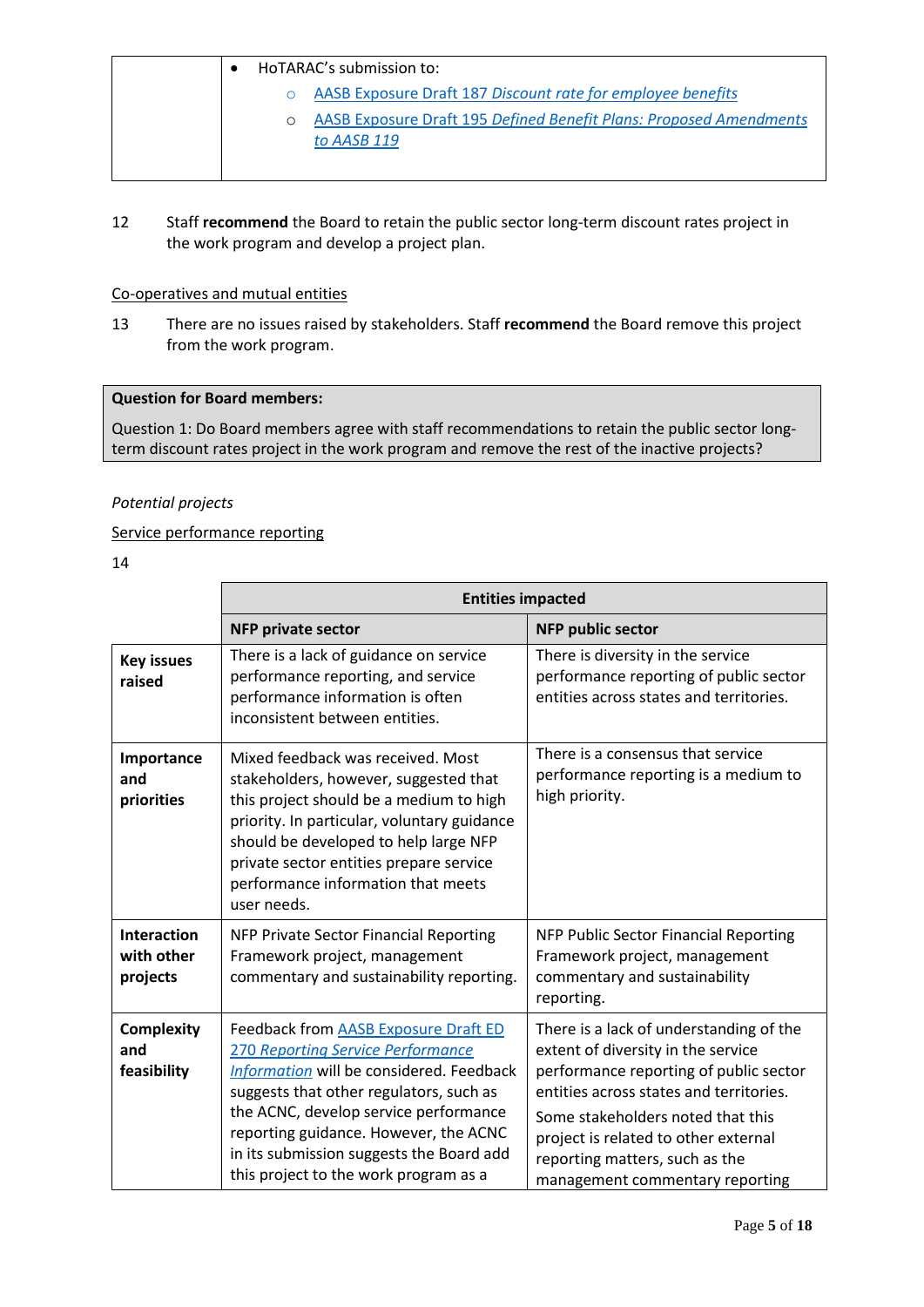|           | high priority. To ensure the success of<br>this project, extensive consultation and<br>collaboration with key stakeholders will<br>be required, including working closely<br>with other regulators, such as the<br>AUASB, ACNC and ORIC. | and sustainability reporting. They are of<br>the view that the Board should<br>commence this project immediately. |
|-----------|------------------------------------------------------------------------------------------------------------------------------------------------------------------------------------------------------------------------------------------|-------------------------------------------------------------------------------------------------------------------|
|           | The recent implementation of its new<br>service performance reporting standard<br>in New Zealand (PBE FRS 48) will also be<br>considered in developing this project.                                                                     |                                                                                                                   |
| Reference | AASB Research Report 14 Literature Review: Service Performance Reporting for Not-<br>for-Profits                                                                                                                                         |                                                                                                                   |

15 Staff **recommend** that the Board add the service performance reporting project to the work program and develop a project plan.

## Digital financial reporting

|                                              |                                                                                                                                                                          | <b>Entities impacted</b>                                                                                                                                                                                                                                                                                                                                                                                                                                                                                                                                                   |  |  |
|----------------------------------------------|--------------------------------------------------------------------------------------------------------------------------------------------------------------------------|----------------------------------------------------------------------------------------------------------------------------------------------------------------------------------------------------------------------------------------------------------------------------------------------------------------------------------------------------------------------------------------------------------------------------------------------------------------------------------------------------------------------------------------------------------------------------|--|--|
|                                              | For-profit sector<br><b>NFP public sector</b><br><b>NFP private sector</b>                                                                                               |                                                                                                                                                                                                                                                                                                                                                                                                                                                                                                                                                                            |  |  |
| <b>Key issues</b><br>raised                  | reporting in the agenda consultation.                                                                                                                                    | Most stakeholders noted that they had little knowledge about digital financial<br>Some stakeholders raised concerns that Australia is falling behind. There would be<br>an enormous effort for Australian entities to catch up in the future if regulators do<br>not act soon. Similarly, the Parliamentary Joint Committee (PJC) in the<br>Corporations and Financial Services Regulation of Auditing in Australia: Interim<br>Report recommends the Australian Government take appropriate action to make<br>digital financial reporting standard practice in Australia. |  |  |
| Importance<br>and priorities                 | There are mixed views:<br>$\bullet$<br>importance and priority of this project;<br>$\bullet$<br>Australia, and this project is a low priority.<br>$\bullet$<br>priority. | some stakeholders commented that they are unclear what the Board could<br>accomplish on this project, and as such, they do not have views about the<br>some stakeholders noted that digital financial reporting is not mandated in<br>Some stakeholders are of the view that digital financial reporting is important<br>to meet user needs and are of the view that this project is medium to high                                                                                                                                                                        |  |  |
| <b>Interaction</b><br>with other<br>projects | N/A                                                                                                                                                                      |                                                                                                                                                                                                                                                                                                                                                                                                                                                                                                                                                                            |  |  |
| <b>Complexity</b><br>and feasibility         | $\bullet$<br>mandated it.                                                                                                                                                | Following are the general concerns raised for consideration:<br>Mandatory requirement: A common feedback received was that entities would<br>not likely be implementing digital financial reporting unless regulators                                                                                                                                                                                                                                                                                                                                                      |  |  |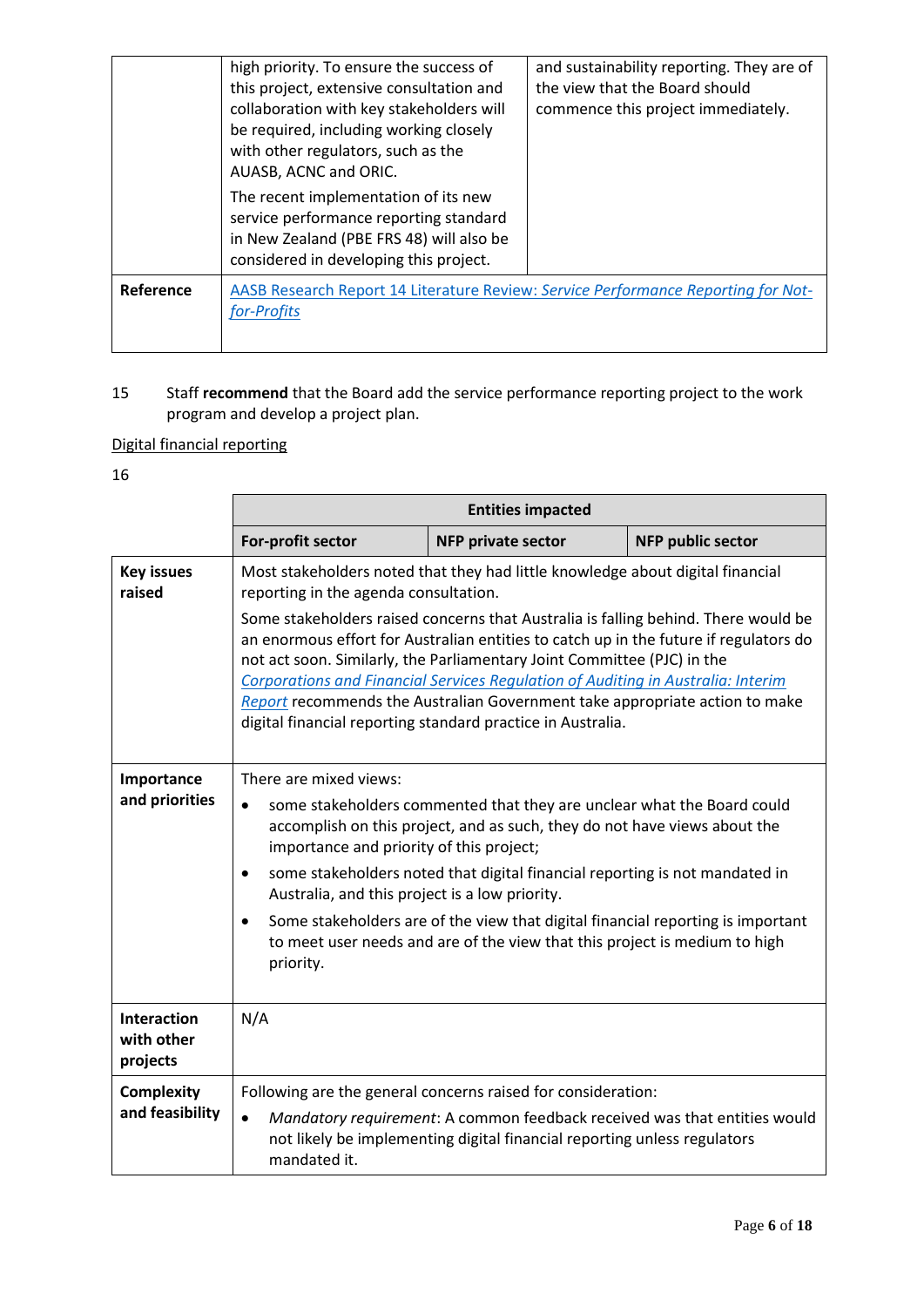|           | AASB's role: Some stakeholders commented that the Board does not have the<br>remit to mandate digital financial reporting, and it is unclear what the Board<br>could accomplish on this project. Some respondents remarked that this project<br>should be led by other relevant regulators, such as ASIC. |
|-----------|-----------------------------------------------------------------------------------------------------------------------------------------------------------------------------------------------------------------------------------------------------------------------------------------------------------|
|           | Lack of experts and resources: There is a lack of experts in digital financial<br>reporting; as such, some concerns were raised that the AASB does not have<br>the ability to lead this project.                                                                                                          |
|           | Lack of evidence: There is a lack of understanding of the costs and benefits of<br>implementing and maintaining digital financial reporting.                                                                                                                                                              |
|           | Connectivity of financial and non-financial information: Some stakeholders<br>suggested the AASB consider incorporating financial and non-financial<br>information in digital reporting.                                                                                                                  |
| Reference | CPA publication: Digital corporate reporting: Global experiences from the G20<br>and implications for policy formulation (authored by Professor Indrit Troshani<br>and Dr Nick Rowbottom)                                                                                                                 |

17 In responding to the recommendation provided by PJC and the rapid global development of digital financial reporting in recent years, staff **recommend** the Board monitor and influence the development of digital financial reporting, as appropriate, by educating stakeholders, and contributing to the development and maintenance of IFRS Accounting Taxonomy.

#### **Questions for Board members:**

Question 2: Do Board members agree with staff recommendations to:

- add a service performance reporting project to the work program and develop a project plan?

- monitor and influence the development of digital financial reporting as appropriate?

#### Other suggested potential projects

18 Appendix A summarises key considerations pertinent to other suggested potential projects. The table below summarises staff recommendations for each of the topics:

| <b>Topics</b>                            | <b>Staff recommendations</b>                                                                                                                                                                                                                                                                                                                                                                                                  |
|------------------------------------------|-------------------------------------------------------------------------------------------------------------------------------------------------------------------------------------------------------------------------------------------------------------------------------------------------------------------------------------------------------------------------------------------------------------------------------|
| Digital assets and<br><b>liabilities</b> | At its April 2022 meeting, the IASB decided not to add cryptocurrencies and related<br>transactions to its work program. Further, as the intangible assets research project<br>may address some of the concerns on digital assets and liabilities, staff<br>recommend not adding digital assets and liabilities to the work program.                                                                                          |
| Going concern<br>disclosures             | At its April 2022 meeting, the IASB decided not to add going concern disclosures to<br>its work program.                                                                                                                                                                                                                                                                                                                      |
|                                          | AASB's submission to the IASB Agenda Consultation recommends that a project<br>related to going concern disclosures be included in the IASB's revised work plan as<br>a high priority. AASB staff paper on Going concern disclosures: A case of<br>international standard-setting suggests the IASB initiate a research project to<br>assess:<br>(a) the situations in which financial statements are prepared on a non-going |
|                                          | concern basis;<br>(b) the extent to which local legislation and regulation regarding liquidation                                                                                                                                                                                                                                                                                                                              |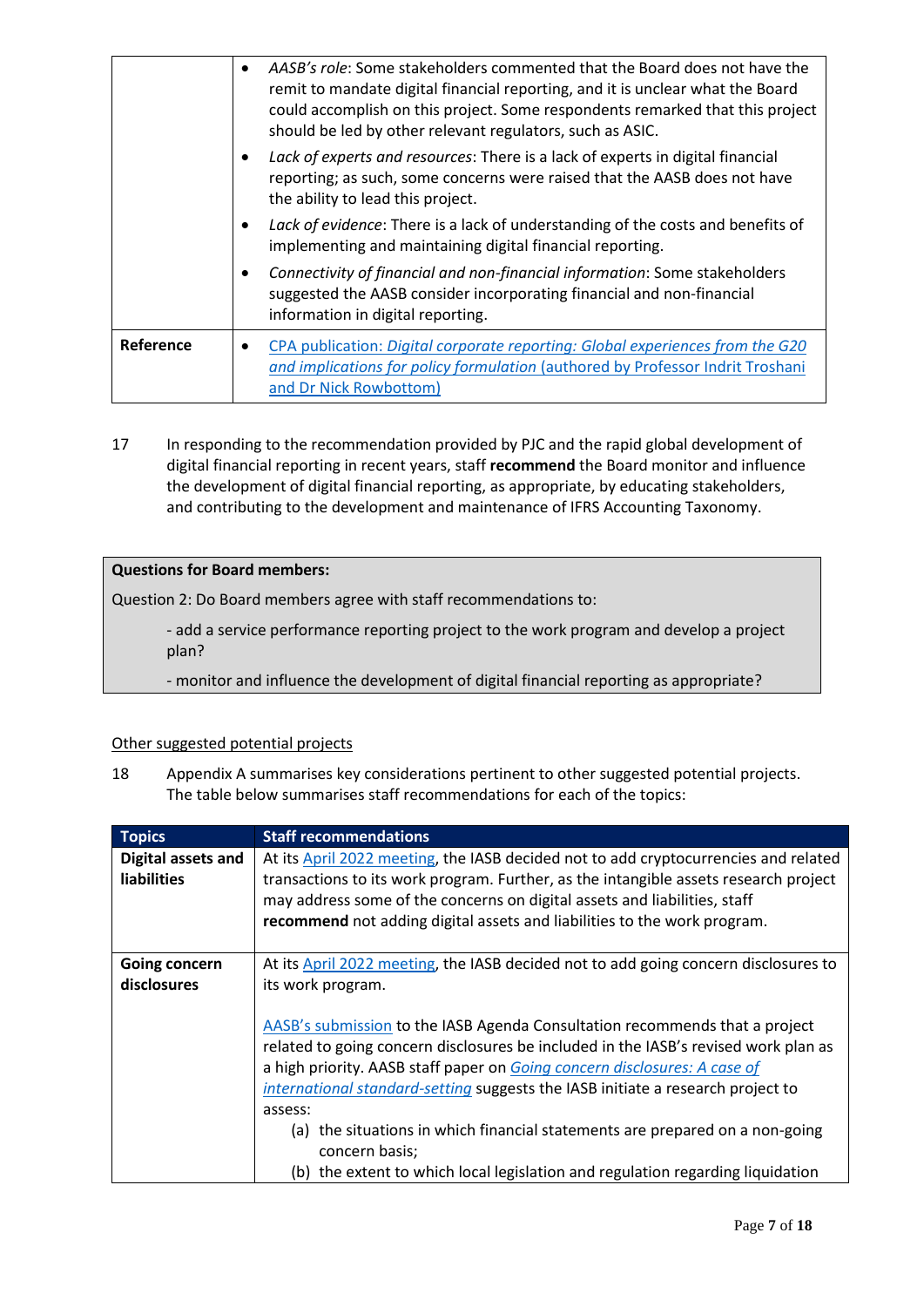| <b>Topics</b>            | <b>Staff recommendations</b>                                                                       |
|--------------------------|----------------------------------------------------------------------------------------------------|
|                          | and solvency affect the basis of preparation of these financial statements                         |
|                          | and their content;                                                                                 |
|                          | (c) who the primary users of these financial statements are and their                              |
|                          | information needs; and                                                                             |
|                          | (d) the extent of current diversity in practice and, therefore, the need for                       |
|                          | standard-setting in this area.                                                                     |
|                          |                                                                                                    |
|                          | Staff recommend adding the going concern disclosures project to the research                       |
|                          | work program and developing a research project plan.                                               |
|                          |                                                                                                    |
| Intangible assets        | At its April 2022 meeting, the IASB decided to add intangible assets to its research               |
|                          | project pipeline.                                                                                  |
|                          | Consistent with the AASB's submission to the IASB Agenda Consultation, staff are                   |
|                          | of the view that the intangible assets project is a high priority. In March 2022, the              |
|                          | AASB staff paper <i>Intangible assets: Reducing the financial statements information</i>           |
|                          | gap through improved disclosures was published. Staff recommend that the Board                     |
|                          | add the intangible assets project to the research work program, and develop a                      |
|                          | project plan pertinent to the definition of an intangible asset and/or recognition                 |
|                          | criteria in AASB 138 Intangible Assets.                                                            |
|                          |                                                                                                    |
| <b>Audit</b>             | The Audit remuneration disclosures project is already in the work program. Staff                   |
| remuneration             | are monitoring the development of other regulators. See agenda item 5.0 Audit                      |
| disclosures              | Engagement-related Disclosures.                                                                    |
|                          |                                                                                                    |
| Imputation               | Some stakeholders suggested that the Board consider developing more disclosure                     |
| franking credits         | guidance on imputation franking credits. Further, because of the recent changes in                 |
| disclosures              | the research and development tax offset regime announced as part of the 2020-                      |
|                          | 2021 Budget, a respondent suggested that the Board develop guidance requiring                      |
|                          | additional narrative or other disclosure to allow users to understand the future                   |
|                          | impacts of deferred franking debits on the level of franking credits available. The                |
|                          | respondent also suggested the Board work with NZASB closely on this project to                     |
|                          | maintain trans-Tasman harmonisation for entities.                                                  |
|                          |                                                                                                    |
|                          | Staff recommend that the Board add this project to the work program and develop<br>a project plan. |
|                          |                                                                                                    |
| Superannuation           | While acknowledging the Board will be conducting a PIR on AASB 1056                                |
| entities                 | Superannuation Entities, a respondent requested that the Board develop guidance                    |
|                          | for interim reporting by superannuation entities as the <i>Treasury Laws Amendment</i>             |
|                          | (Streamlining and Improving Economic Outcomes for Australians) Bill 2022 was                       |
|                          | introduced to Parliament on 17 February 2022. It proposed amendments to                            |
|                          | reporting and auditing requirements of registrable superannuation entities and                     |
|                          | may require them to prepare interim financial reports. Currently, neither AASB 134                 |
|                          | Interim Financial Reporting nor AASB 1056 is fit for the purpose of interim                        |
|                          | reporting by superannuation entities.                                                              |
|                          |                                                                                                    |
|                          | However, on 11 April 2022, the House of Representatives dissolved, and the Bill                    |
|                          | was unpassed legislation before parliament lapsed. Given there are uncertainties                   |
|                          | about whether the Bill would be reintroduced, staff recommend no action be                         |
|                          | taken at this stage. Staff will continue to monitor developments.                                  |
|                          |                                                                                                    |
| <b>Definition of NFP</b> | Some respondents suggested that the Board revisit the definition of NFP as the                     |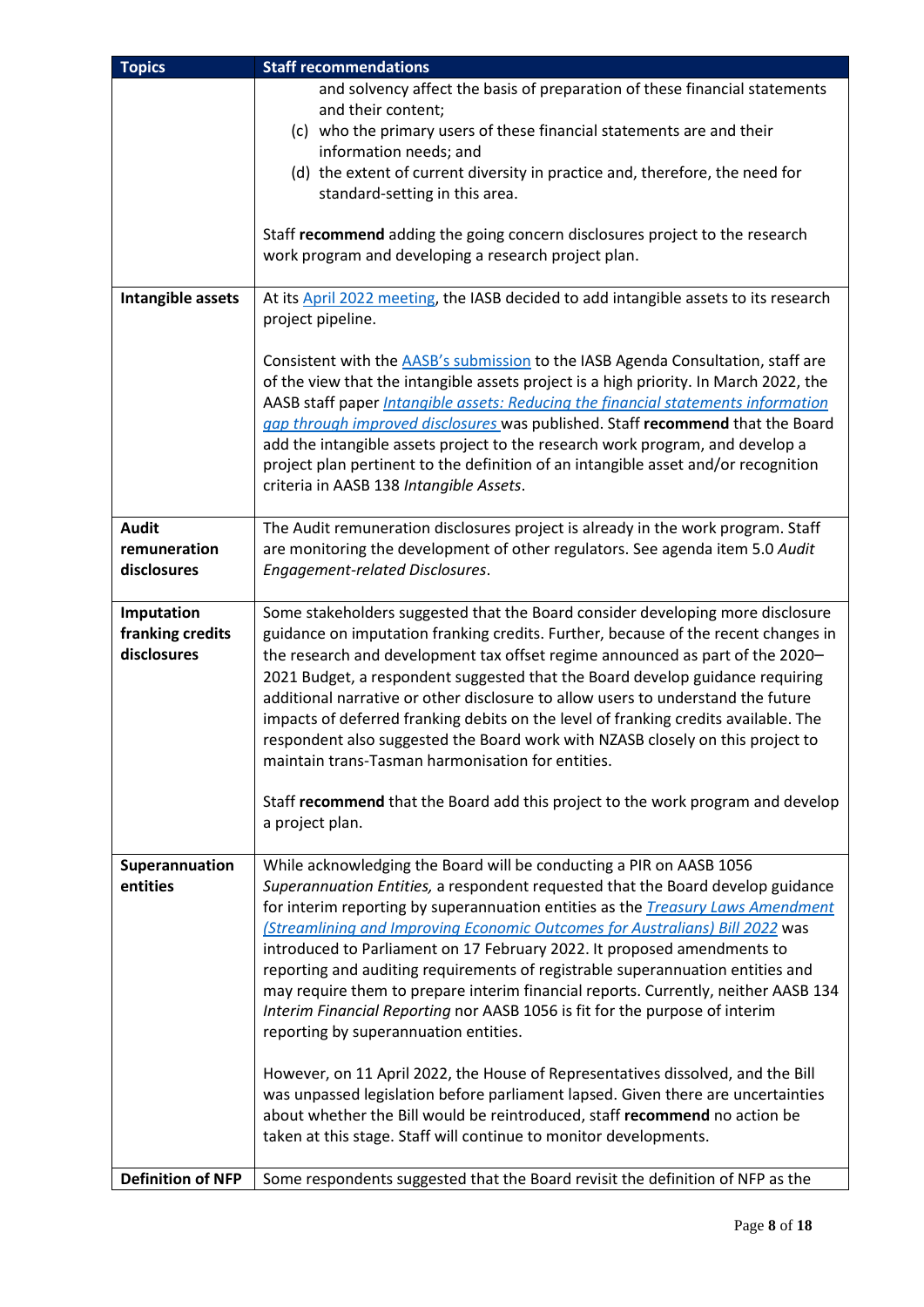| <b>Topics</b>                                                                                            | <b>Staff recommendations</b>                                                                                                                                                                                                                                                                                                                                                                                                                                                                                                                                                                                                                                                                                                                                                                                                                                                                                                                                                                                        |  |  |  |  |  |  |
|----------------------------------------------------------------------------------------------------------|---------------------------------------------------------------------------------------------------------------------------------------------------------------------------------------------------------------------------------------------------------------------------------------------------------------------------------------------------------------------------------------------------------------------------------------------------------------------------------------------------------------------------------------------------------------------------------------------------------------------------------------------------------------------------------------------------------------------------------------------------------------------------------------------------------------------------------------------------------------------------------------------------------------------------------------------------------------------------------------------------------------------|--|--|--|--|--|--|
|                                                                                                          | current definition in various Australian Accounting Standards is difficult to apply.                                                                                                                                                                                                                                                                                                                                                                                                                                                                                                                                                                                                                                                                                                                                                                                                                                                                                                                                |  |  |  |  |  |  |
|                                                                                                          | At the April 2021 meeting, the Board decided to discontinue this project and retain<br>the current 'not-for-profit entity' definition in Australian Accounting Standards.<br>The Board noted the initial feedback in response to the Invitation to Comment ITC<br>37 The AASB's Standard-Setting Frameworks for For-Profit Entities and Not-for-<br>Profit Entities requested more guidance but did not indicate significant issues with<br>the current definition. The Board also recognised that while most of the<br>respondents to Exposure Draft ED 291 Not-for-Profit Entity Definition and<br>Guidance showed support for the proposals, many raised reservations about the<br>clarity of the implementation guidance, including the level of judgement required,<br>the expected transition effort and cost for some entities. The Board acknowledged<br>the stakeholders' concerns and concluded that the potential benefits of the<br>proposals are unlikely to justify the cost of their implementation. |  |  |  |  |  |  |
|                                                                                                          | Staff recommend the Board not add this topic to the work program.                                                                                                                                                                                                                                                                                                                                                                                                                                                                                                                                                                                                                                                                                                                                                                                                                                                                                                                                                   |  |  |  |  |  |  |
| <b>Tax transparency</b><br>disclosures                                                                   | As requested by the Board of Taxation, the AASB commenced its Tax transparency<br>project and drafted guidance on the transparency code to assist business meet the<br>Tax Transparency Code (TTC) recommendations for the suggested tax<br>reconciliation and calculation of the TTC effective tax rate. The draft was also used<br>as part of the Board of Taxation's PIR of the TTC Consultation Paper issued in 2019.<br>Since the consultation, the Board of Taxation has not made decisions on whether<br>further work is required. Staff are monitoring developments.                                                                                                                                                                                                                                                                                                                                                                                                                                        |  |  |  |  |  |  |
|                                                                                                          | Staff recommend that no action be taken at this stage.                                                                                                                                                                                                                                                                                                                                                                                                                                                                                                                                                                                                                                                                                                                                                                                                                                                                                                                                                              |  |  |  |  |  |  |
| Globalisation<br>disclosures                                                                             | A respondent suggested that information related to globalisation would be helpful<br>in its work, such as:<br>information about international flows of intra-company services of<br>multinationals;<br>transactions related to outsourcing activities;<br>identification and measurement of non-financial and financial assets and<br>liabilities for the global operation activities of multinational enterprises;<br>royalties transactions with affiliates by country;<br>transfers of intellectual property on the balance sheet by country; and<br>interest paid and received with affiliates by country.<br>The respondent however considers this project a low priority.<br>Staff recommend the Board not add this topic to the work program as the issues<br>raised may be incorporated into the development of digital reporting in the<br>coming years.                                                                                                                                                   |  |  |  |  |  |  |
| Other public sector topics                                                                               |                                                                                                                                                                                                                                                                                                                                                                                                                                                                                                                                                                                                                                                                                                                                                                                                                                                                                                                                                                                                                     |  |  |  |  |  |  |
| <b>Specialised assets</b><br>/ Matters related<br>to AASB 116<br><b>Property, Plant</b><br>and Equipment | A respondent suggested that the Board develop guidance for specialised assets in<br>the public sector, such as cultural assets, heritage assets and natural assets.<br>The IPSASB has an active project on <b>heritage assets</b> . An exposure draft is expected<br>to be published in 2022.                                                                                                                                                                                                                                                                                                                                                                                                                                                                                                                                                                                                                                                                                                                       |  |  |  |  |  |  |
|                                                                                                          | Further, in May 2022, the IPSASB released its Consultation Paper, Natural<br>Resources for comment. The consultation paper is IPSASB's first step in developing<br>guidance on the recognition, measurement, presentation and disclosure of natural                                                                                                                                                                                                                                                                                                                                                                                                                                                                                                                                                                                                                                                                                                                                                                 |  |  |  |  |  |  |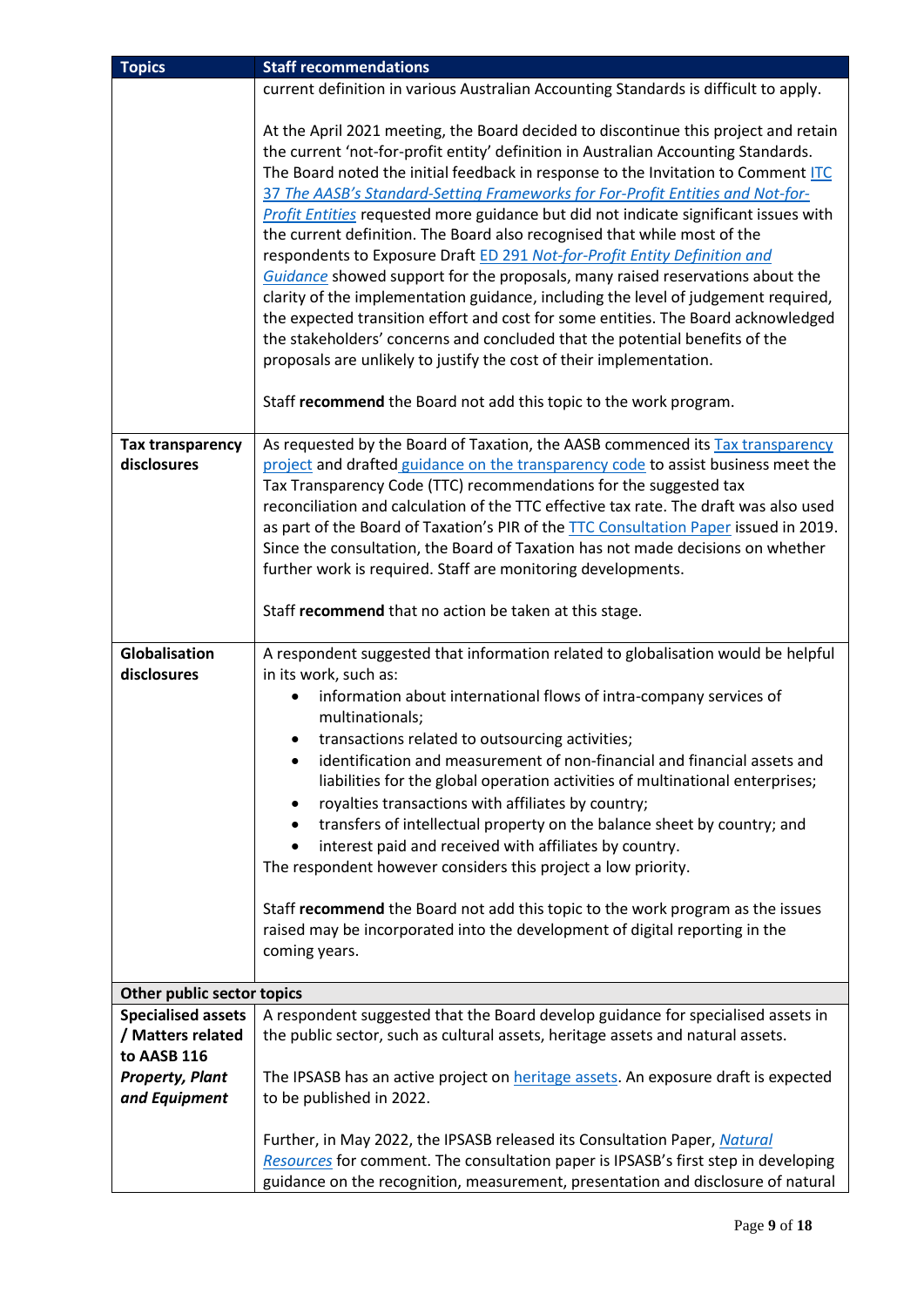| <b>Topics</b>                                                                                                                                                          | <b>Staff recommendations</b>                                                                                                                                                                                                                                                                                                                                                                                                                                                                                                                                     |
|------------------------------------------------------------------------------------------------------------------------------------------------------------------------|------------------------------------------------------------------------------------------------------------------------------------------------------------------------------------------------------------------------------------------------------------------------------------------------------------------------------------------------------------------------------------------------------------------------------------------------------------------------------------------------------------------------------------------------------------------|
|                                                                                                                                                                        | resources in the public sector.                                                                                                                                                                                                                                                                                                                                                                                                                                                                                                                                  |
|                                                                                                                                                                        | Feedback received will also be considered as part of the NFP Conceptual<br>Framework project.                                                                                                                                                                                                                                                                                                                                                                                                                                                                    |
|                                                                                                                                                                        | Staff recommend that no action be taken at this stage because IPSASB has an<br>active project on this matter (i.e. IPSASB's Consultation Paper, Natural Resources).<br>Staff are monitoring IPSASB's development.                                                                                                                                                                                                                                                                                                                                                |
| Systematic<br>review of public<br>sector disclosures<br>(e.g. disclosures<br>for Tier 1 and 2) $/$<br>More guidance<br>on issues of<br>concern to the<br>public sector | Staff expect to receive feedback regarding many public sector disclosures and<br>other concerns while conducting PIRs. See Appendix B for the revised PIRs<br>timeline. Staff recommend no action to be taken at this stage.                                                                                                                                                                                                                                                                                                                                     |
| Outstanding<br>issues on<br><b>AASB 16 Leases</b><br>that are<br>particularly<br>relevant to the<br>public sector                                                      | The IASB has included IFRS 16 Leases as one of its forthcoming PIR projects. The<br>AASB will conduct the PIR of AASB 16 Leases to align with IASB's timeline. As part<br>of the AASB Not-for-Profit Entity Standard-Setting Framework, the AASB will<br>gather NFP stakeholder feedback for the PIR. Further, the IPSASB has an active<br>project considering public sector-specific leasing issues, such as concessionary<br>leases.<br>Staff recommend no action be taken at this stage.                                                                      |
| <b>Review of</b><br>harmonisation<br>differences with<br>Government<br><b>Finance Statistics</b><br>in recognition<br>and                                              | PIR of AASB 1049 Whole of Government and General Government Sector is in<br>progress. Staff recommend no action be taken at this stage.                                                                                                                                                                                                                                                                                                                                                                                                                          |
| measurement<br><b>AASB 9 Financial</b><br><b>Instruments</b><br>related matters                                                                                        | In conjunction with the IASB's PIR of IFRS 9 - Classification and Measurement, the<br>AASB, in October 2021, issued ITC 47 Request for Comment on IASB Request for<br>Information on Post-implementation Review of IFRS 9 Financial Instruments -<br>Classification and Measurement for comments by 31 December 2021. AASB<br>received stakeholder feedback from all sectors, including a comment letter from<br>HOTARAC.<br>Staff recommend no action be taken at this stage and consider the topic part of<br>the Public Sector Financial Reporting Framework. |
| <b>Concepts of</b><br>'control'                                                                                                                                        | Staff recommend no action to be taken at this stage because staff have<br>commenced a PIR of control/consolidation. See Appendix B for the revised PIRs<br>timeline.                                                                                                                                                                                                                                                                                                                                                                                             |
| <b>AASB 124</b><br><b>Related Party</b><br>Disclosures-                                                                                                                | Staff recommend no action to be taken at this stage because staff have<br>commenced a PIR of AASB 124. See $Appendix B$ for the revised PIRs timeline.                                                                                                                                                                                                                                                                                                                                                                                                           |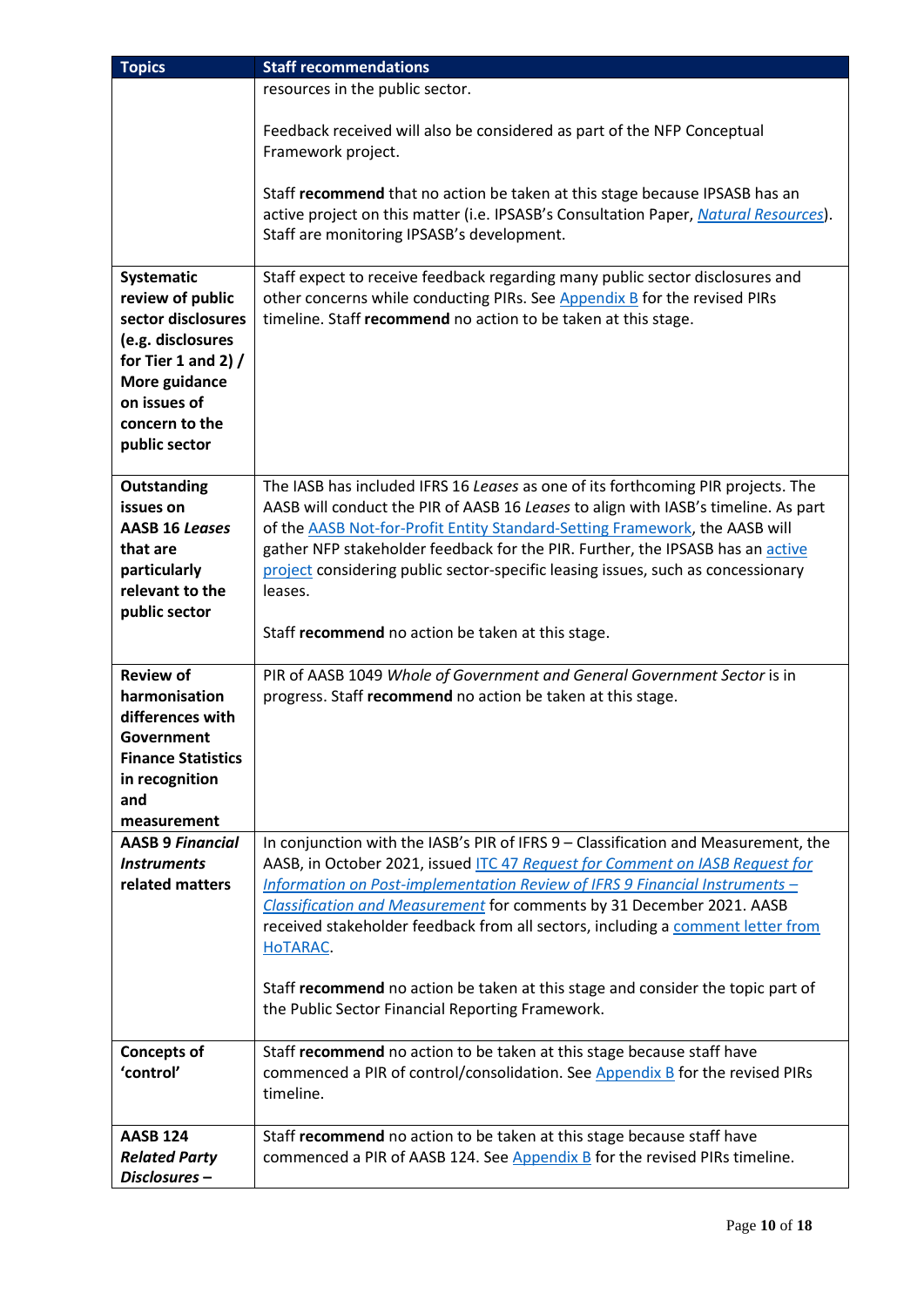| <b>Topics</b>           | <b>Staff recommendations</b>                                                      |
|-------------------------|-----------------------------------------------------------------------------------|
| review of               |                                                                                   |
| application for         |                                                                                   |
| the public sector       |                                                                                   |
| <b>Matters related</b>  | Feedback received will be considered as part of the NFP Conceptual Framework      |
| to AASB 137             | project. Staff recommend no action be taken at this stage.                        |
| Provisions,             |                                                                                   |
| <b>Contingent</b>       |                                                                                   |
| <b>Liabilities and</b>  |                                                                                   |
| Contingent              |                                                                                   |
| Assets in the           |                                                                                   |
| public sector           |                                                                                   |
| <b>AASB 102</b>         | The concern is pertinent to AASB 15 Revenue from Contracts with Customers, AASB   |
| <b>Inventories</b>      | 1058 Income of Not-for-Profit Entities and AASB 120 Accounting for Government     |
|                         | Grants and Disclosure of Government Assistance. Staff recommend that no action    |
|                         | be taken because feedback received will be considered part of PIRs of AASB 15 and |
|                         | AASB 1058.                                                                        |
| <b>Matters related</b>  | Staff recommend no action to be taken at this stage because staff have            |
| to AASB 1058            | commenced a PIR of AASB 1058. See Appendix B for the revised PIRs timeline.       |
|                         |                                                                                   |
| <b>Income of Not-</b>   |                                                                                   |
| for-Profit Entities     |                                                                                   |
| <b>Narrow scope</b>     | Staff recommend no action to be taken at this stage because staff have            |
| amendments to           | commenced a PIR of Interpretation 1038. See Appendix B for the revised PIRs       |
| Interpretation<br>1038  | timeline.                                                                         |
| <b>Contributions by</b> |                                                                                   |
| <b>Owners Made to</b>   |                                                                                   |
| <b>Wholly-Owned</b>     |                                                                                   |
| <b>Public Sector</b>    |                                                                                   |
| <b>Entities to more</b> |                                                                                   |
| closely align with      |                                                                                   |
| actual public           |                                                                                   |
| sector practice         |                                                                                   |
| <b>Remove the</b>       | Feedback received will be considered as part of the NFP Conceptual Framework      |
| requirement for         | project. Staff recommend no action be taken at this stage.                        |
| a statement of          |                                                                                   |
| changes in equity       |                                                                                   |
| <b>AASB 1004</b>        | Staff recommend no action to be taken at this stage because staff have            |
| <b>Contributions</b>    | commenced a PIR of AASB 1004. See Appendix B for the revised PIRs timeline.       |
|                         |                                                                                   |
| <b>AASB 3 Business</b>  | Staff recommend no action be taken at this stage because the IASB is having an    |
| Combinations,           | active project on Business Combinations under Common Control. Staff will monitor  |
| combinations            | developments.                                                                     |
| under common            |                                                                                   |
| control between         |                                                                                   |
| public sector           |                                                                                   |
| entities                |                                                                                   |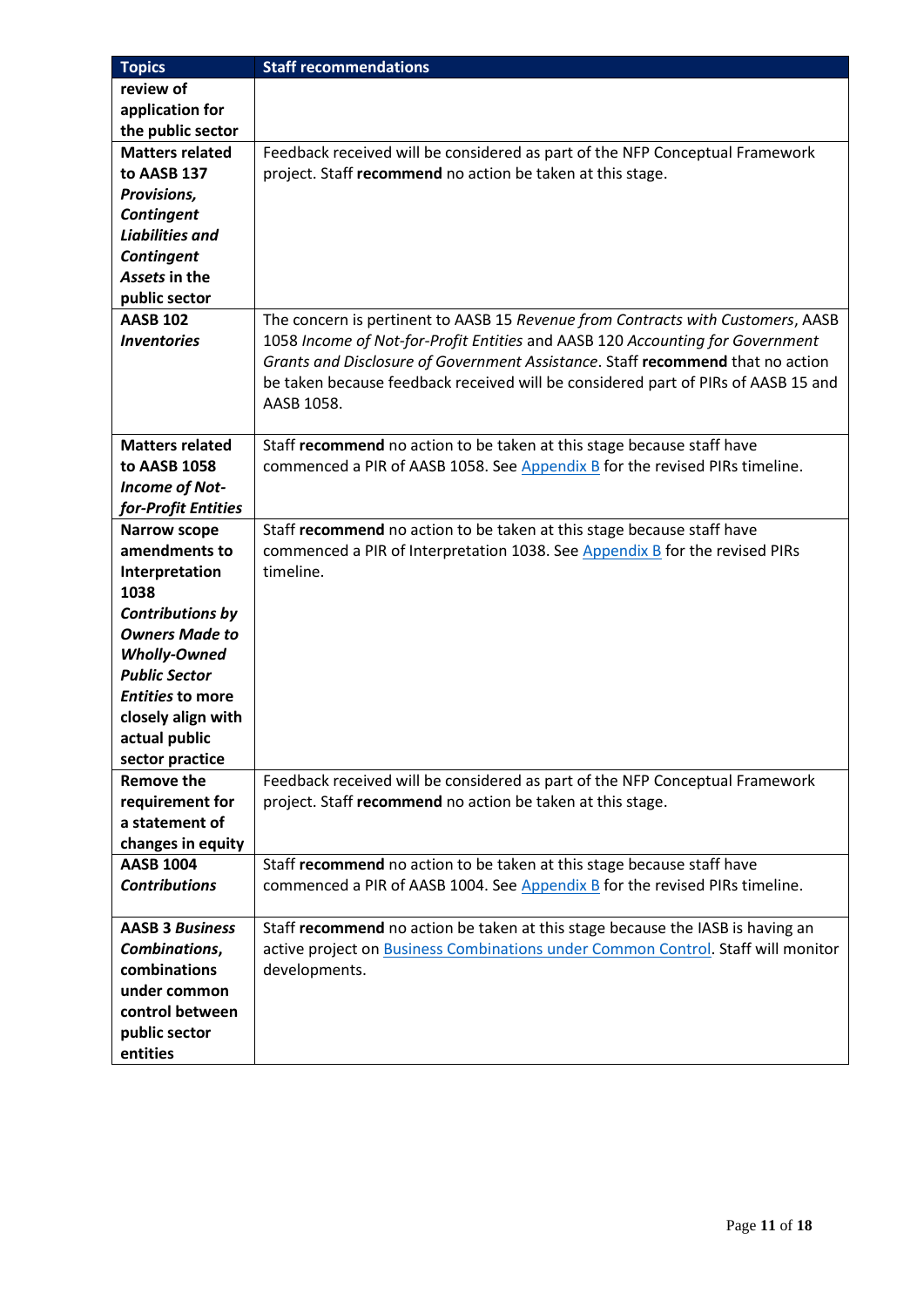#### **Questions for Board members:**

Question 3: Do Board members agree with staff recommendations to add a project on imputation franking credits disclosures to the standard-setting work program?

Question 4: Do Board members agree with other staff recommendations?

#### *Research projects*

19 The table below summarises staff recommendations for each of the potential research projects suggested in ITC 46:

| <b>Topics</b>                                                                        | <b>Staff recommendations</b>                                                                                                                                                                                                                                                                                                                                                                                                                                                                                                                                                                                                                                                                                                                                                                                                                                                                                                                            |
|--------------------------------------------------------------------------------------|---------------------------------------------------------------------------------------------------------------------------------------------------------------------------------------------------------------------------------------------------------------------------------------------------------------------------------------------------------------------------------------------------------------------------------------------------------------------------------------------------------------------------------------------------------------------------------------------------------------------------------------------------------------------------------------------------------------------------------------------------------------------------------------------------------------------------------------------------------------------------------------------------------------------------------------------------------|
| <b>Accounting standards research</b>                                                 |                                                                                                                                                                                                                                                                                                                                                                                                                                                                                                                                                                                                                                                                                                                                                                                                                                                                                                                                                         |
| <b>Encouraged</b><br>disclosures                                                     | Some respondents support the Board in pursuing this research project to influence<br>IASB's Disclosure Initiative project. They suggested this project should be set as a<br>low priority. However, some respondents expressed concerns that the findings<br>from this project may conflict with the outcome of IASB's Disclosure Initiative<br>project and, as such, they do not think the Board should work on this project.<br>Staff recommend not to include this project in the research pipeline because:<br>the AASB Research Centre has several activities that may contribute to the<br>IASB's Disclosure Initiative Project. For example, for the upcoming 2022<br>AASB Research Forum, a research team is conducting research related to<br>disclosures.<br>The IASB has made a call for research on materiality. The AASB Research<br>Centre will work with academics and other national standard-setters on<br>relevant research projects. |
| AASB 112 Income<br>Taxes and tax<br>transparency<br>disclosures<br>Intangible assets | Many respondents suggested further research is needed to understand whether<br>disclosure requirements under AASB 112 meet user needs. However, some<br>respondents recommended the Board engage with the ATO and the Board of<br>Taxation to understand their directions and areas of focus on tax transparency<br>before recommencing any research in this area, as key issues may already be on<br>their project agenda. As such, staff recommend the Board not to add this topic to<br>the research work program.<br>As discussed above. Staff recommend that the Board add the intangible assets                                                                                                                                                                                                                                                                                                                                                   |
|                                                                                      | research project to the work program and develop a research project plan.                                                                                                                                                                                                                                                                                                                                                                                                                                                                                                                                                                                                                                                                                                                                                                                                                                                                               |
| <b>External reporting research</b>                                                   |                                                                                                                                                                                                                                                                                                                                                                                                                                                                                                                                                                                                                                                                                                                                                                                                                                                                                                                                                         |
| <b>Service</b><br>performance<br>reporting                                           | As discussed above. Staff recommend the Board add the service performance<br>reporting project to the work program and develop a project plan. The project plan<br>will consider research needs, scope and proposed timeline.                                                                                                                                                                                                                                                                                                                                                                                                                                                                                                                                                                                                                                                                                                                           |
|                                                                                      | <b>Emerging technology and reporting research</b>                                                                                                                                                                                                                                                                                                                                                                                                                                                                                                                                                                                                                                                                                                                                                                                                                                                                                                       |
| <b>Digital financial</b><br>reporting                                                | As discussed above. Staff recommend that the board monitor and influence the<br>development of digital financial reporting as appropriate, including monitoring<br>relevant published research papers.                                                                                                                                                                                                                                                                                                                                                                                                                                                                                                                                                                                                                                                                                                                                                  |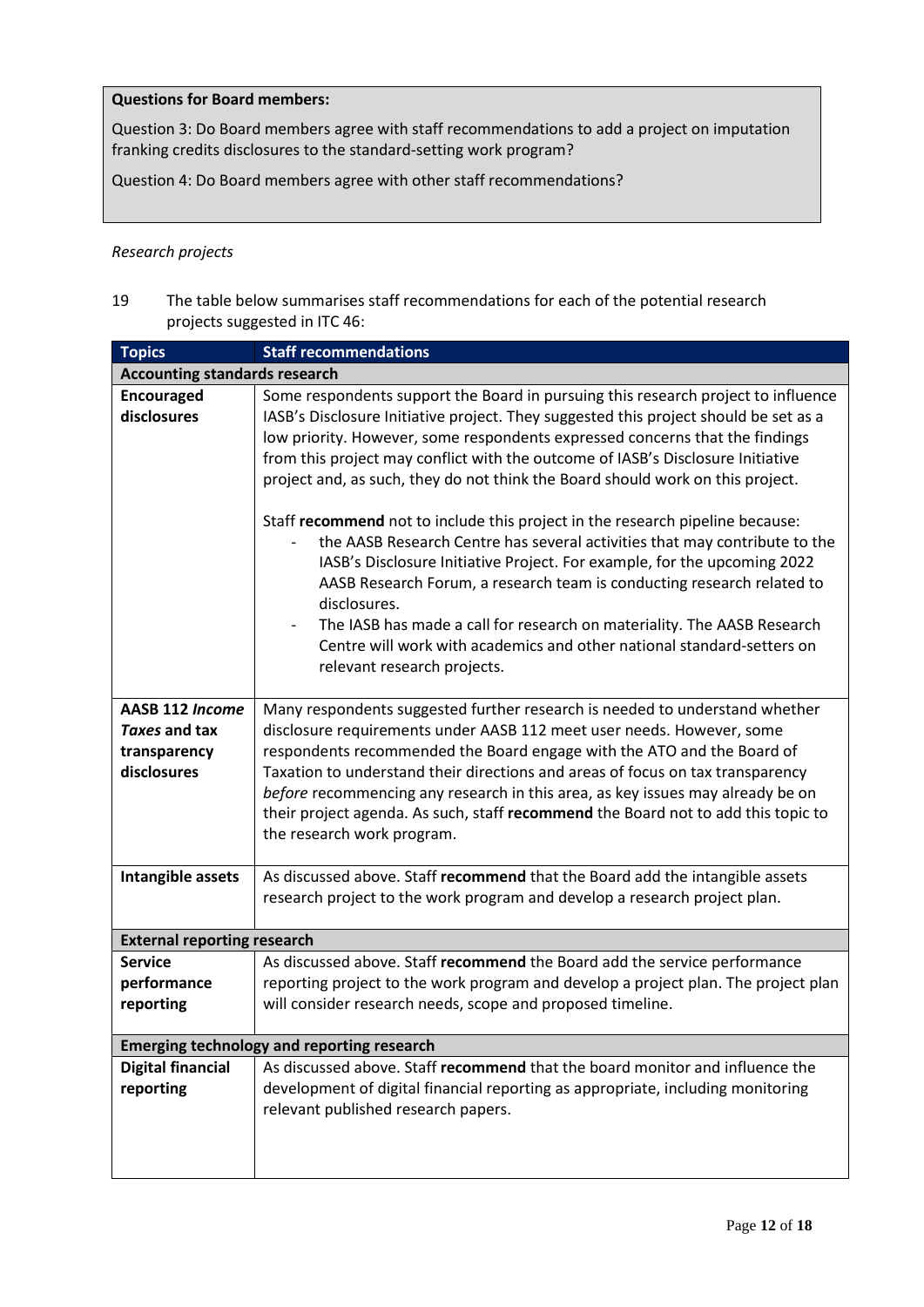| <b>Topics</b>           | <b>Staff recommendations</b>                                                   |  |  |  |  |  |  |  |  |  |  |  |
|-------------------------|--------------------------------------------------------------------------------|--|--|--|--|--|--|--|--|--|--|--|
|                         | Enhancing standard-setting process research                                    |  |  |  |  |  |  |  |  |  |  |  |
| <b>Cost and benefit</b> | Most respondents did not comment on this potential research project. Some      |  |  |  |  |  |  |  |  |  |  |  |
| analysis                | respondents remarked that this project is about improving the Board's internal |  |  |  |  |  |  |  |  |  |  |  |
|                         | processes and, as such, they do not have views. Some respondents commented     |  |  |  |  |  |  |  |  |  |  |  |
|                         | that the cost and benefit analysis is an integral part of the standard-setting |  |  |  |  |  |  |  |  |  |  |  |
|                         | process, which may impact the quality of financial reports. However, they      |  |  |  |  |  |  |  |  |  |  |  |
|                         | suggested that the research project be low to medium priority.                 |  |  |  |  |  |  |  |  |  |  |  |
|                         | Staff recommend the Board not to add this topic to the research work program.  |  |  |  |  |  |  |  |  |  |  |  |

20 As discussed in paragraph 18 above, staff recommend adding the going concern disclosures project to the work program and developing a research project plan.

#### **Questions for Board members:**

Question 5: Do Board members agree with staff recommendations to add the following projects to the research work program:

- Going concern disclosures;
- Intangible assets?

Question 6: Do Board members agree with other staff recommendations?

#### Other comments

- 21 Almost all other comments received requested that the Board spend its resources on higher priority projects.
- 22 Following are staff responses to other comments received:

| <b>Other comments</b>                                                                                                                                                                                             | <b>Staff responses</b>                                                                                                                                                                                                                                        |
|-------------------------------------------------------------------------------------------------------------------------------------------------------------------------------------------------------------------|---------------------------------------------------------------------------------------------------------------------------------------------------------------------------------------------------------------------------------------------------------------|
| Highest priority should be given to the<br>Australian NFP financial reporting<br>framework project, including<br>reviewing whether the accounting<br>standards are appropriate for Tier-2<br>NFP private entities | The Australian NFP Financial Reporting Framework project is<br>already highly prioritised. Feedback on whether the<br>accounting standards are appropriate for Tier-2 NFP private<br>entities will be considered when the PIRs of standards are<br>conducted. |
| Provide further guidance on NFP-<br>specific issues such as grant                                                                                                                                                 | Feedback will be considered when the PIRs of relevant<br>standards are conducted.                                                                                                                                                                             |
| accounting                                                                                                                                                                                                        |                                                                                                                                                                                                                                                               |
| PIRs of some standards are high<br>priorities, such as:                                                                                                                                                           | All of topics raised are covered in the PIRs. See Appendix B for<br>the revised PIRs timeline.                                                                                                                                                                |
| AASB 1059 Service Concession<br>Arrangements: Grantors;                                                                                                                                                           |                                                                                                                                                                                                                                                               |
| AASB 1058 and AASB 15 Revenue<br>from Contracts with Customers:<br>Appendix F Australian<br>Implementation Guidance for Not-<br>for-profit Entities;                                                              |                                                                                                                                                                                                                                                               |
| AASB 1050 Administered Items;<br>and                                                                                                                                                                              |                                                                                                                                                                                                                                                               |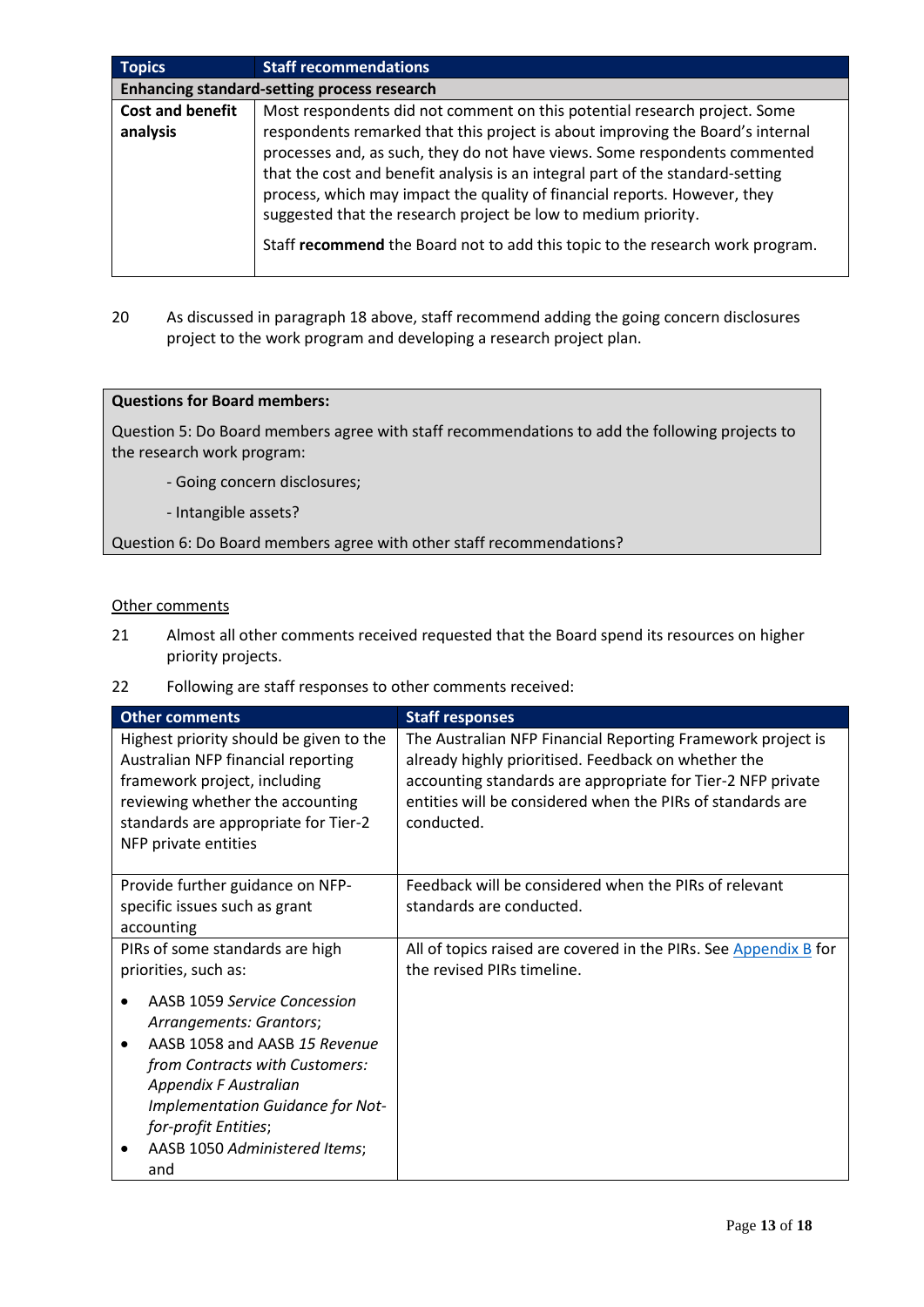| Other comments                                         | <b>Staff responses</b> |
|--------------------------------------------------------|------------------------|
| recent new accounting standards<br>AASB 9 and AASB 16. |                        |

# **Question for Board members:**

Question 7: Do Board members agree with staff responses noted above?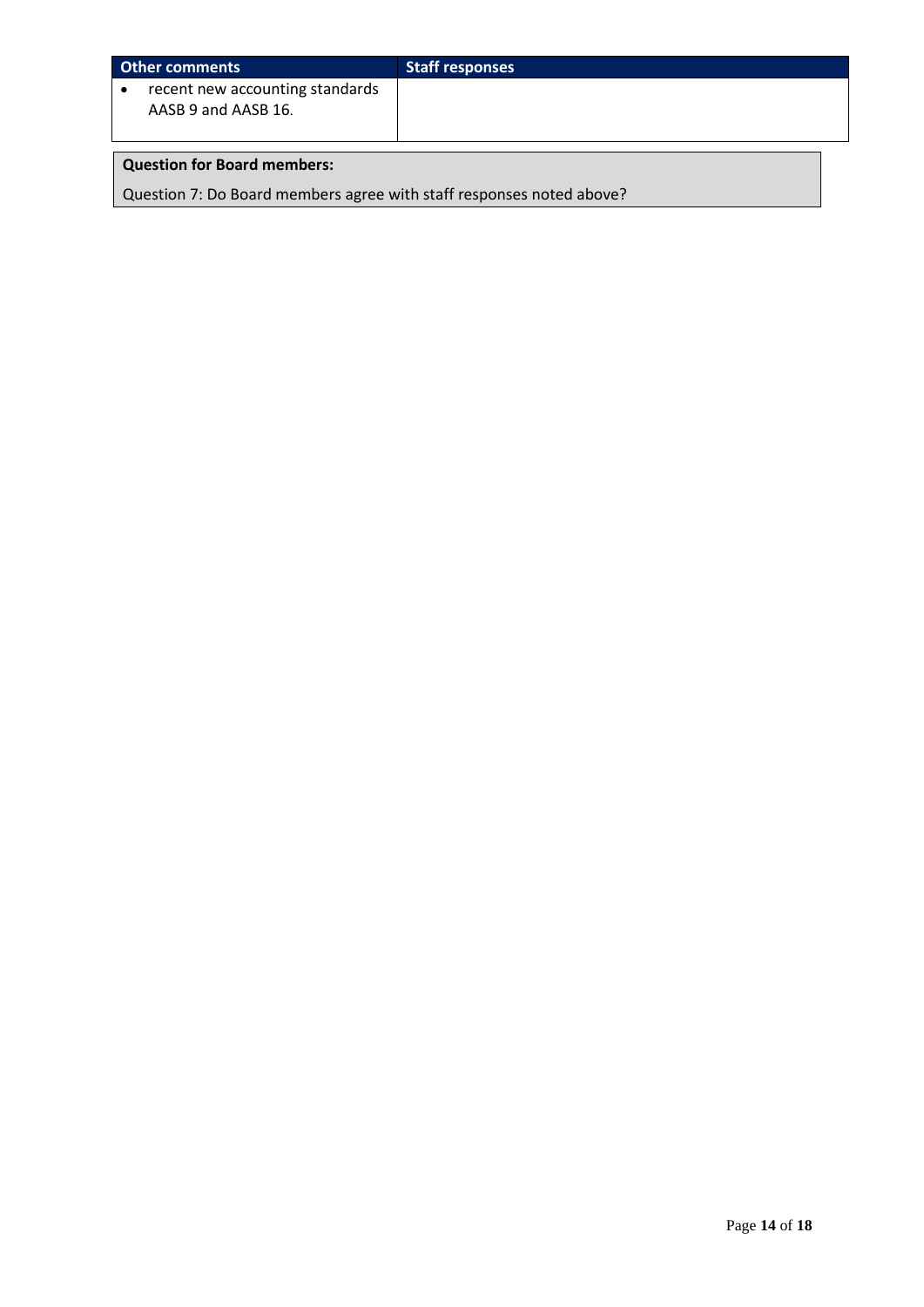## **Appendix A: Summary of key considerations pertinent to other suggested potential projects**

| <b>Topics</b>                               | <b>Issues</b>                                                                                                                                                                                                                                                                                                                                                                         | <b>Entities impacted</b>   | <b>Priorities</b> |
|---------------------------------------------|---------------------------------------------------------------------------------------------------------------------------------------------------------------------------------------------------------------------------------------------------------------------------------------------------------------------------------------------------------------------------------------|----------------------------|-------------------|
| <b>Digital assets</b><br>and liabilities    | Some for-profit and NFP respondents requested the Board to develop some guidance on digital assets<br>and liabilities. They shared their concerns that, in recent years, there are various forms of digital<br>assets/liabilities emerging in the market.                                                                                                                             | All sectors                | Low to<br>medium  |
| Going concern<br>disclosures                | A respondent acknowledged that, while the IASB may add a project to address going concern<br>disclosures in its work program, the Board should consider commencing a domestic project aligning the<br>disclosure requirements in the accounting standards with the Australian auditing standards. <sup>4</sup>                                                                        | All sectors                | Medium to<br>high |
| Intangible<br>assets                        | Some respondents acknowledged that the IASB might add a project on intangible assets to its work<br>program. They suggested the Board conduct further outreach and research on intangible assets to<br>provide the IASB with rigorous evidence and feedback.                                                                                                                          | All sectors                | Medium to<br>high |
| <b>Audit</b><br>remuneration<br>disclosures | Several respondents suggested that the Board revisit the audit remuneration disclosure requirements.<br>They commented that the Board should consider providing better clarity on the appropriate period to<br>be included for such disclosures, the treatment of agreed fee adjustments in subsequent periods and<br>whether disclosures should be made on an accrued or cash basis. | All sectors                | Medium            |
| Imputation<br>franking credits              | Several stakeholders suggested that the Board consider developing more disclosure guidance on<br>imputation franking credits, such as developing guidance requiring additional narrative or other<br>disclosure to allow users to understand the future impacts of deferred franking debits on the level of<br>franking credits available.                                            | Listed entities            | Medium            |
| Superannuation<br>entities                  | While acknowledging the Board will be conducting a PIR on AASB 1056 Superannuation Entities, a<br>respondent requested that the Board develop guidance for interim reporting by superannuation<br>entities.                                                                                                                                                                           | Superannuation<br>entities | High              |

<sup>&</sup>lt;sup>4</sup> As part of the IASB's *Third Agenda Consultation*, the IASB is in the process of deciding whether going concern disclosures and intangible assets projects would be added to its 2022 to 2026 work plan.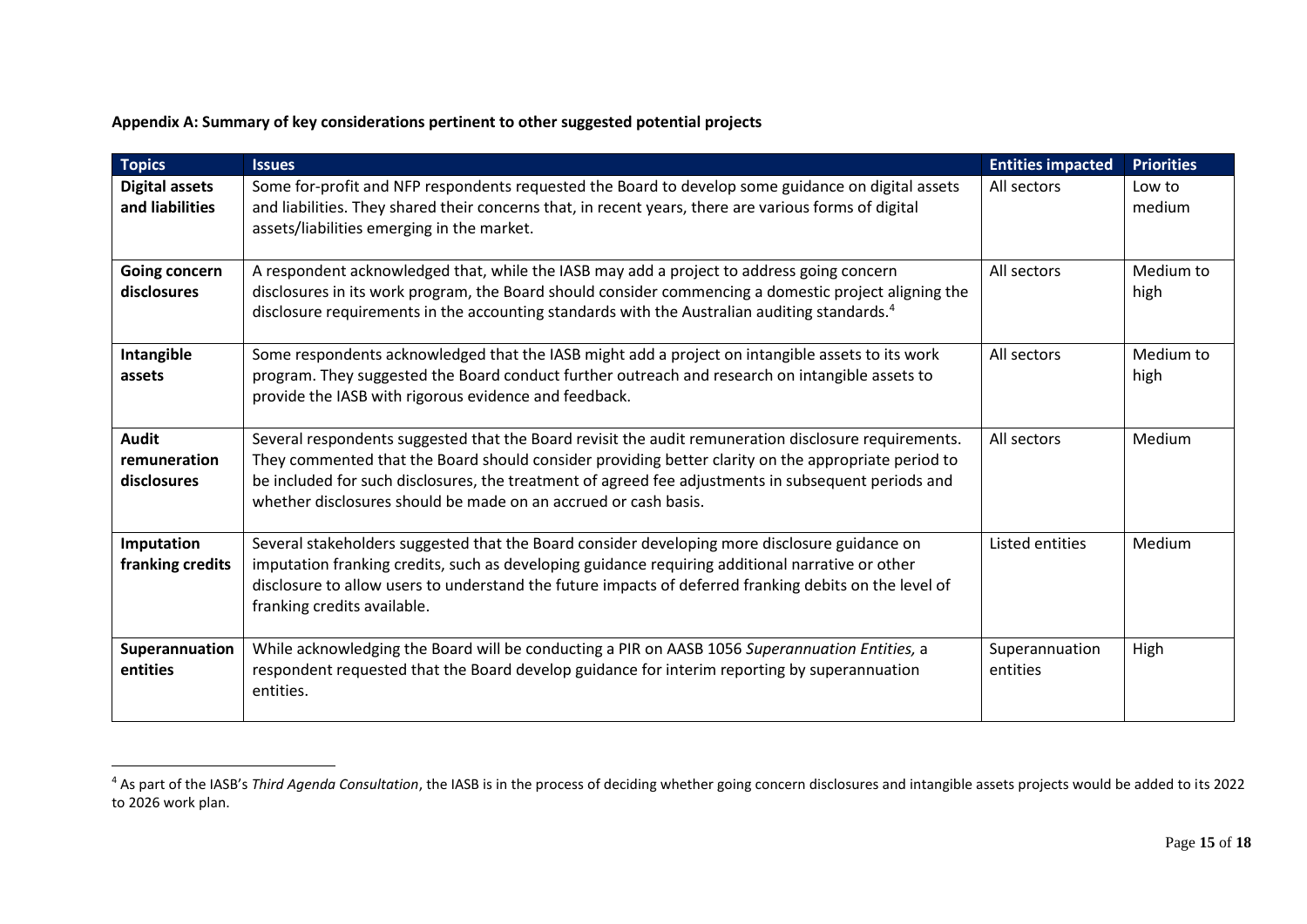| <b>Definition of</b>          | Some respondents suggested that the Board revisit the definition of NFP as the current definition in                                                                                                                                                                                                                                                                                                                                                                                                                                                                                                                                            | NFP sector        | There are                             |
|-------------------------------|-------------------------------------------------------------------------------------------------------------------------------------------------------------------------------------------------------------------------------------------------------------------------------------------------------------------------------------------------------------------------------------------------------------------------------------------------------------------------------------------------------------------------------------------------------------------------------------------------------------------------------------------------|-------------------|---------------------------------------|
|                               |                                                                                                                                                                                                                                                                                                                                                                                                                                                                                                                                                                                                                                                 |                   |                                       |
| <b>NFP</b>                    | various Australian Accounting Standards is difficult to apply.                                                                                                                                                                                                                                                                                                                                                                                                                                                                                                                                                                                  |                   | mixed views.                          |
| Tax                           | Several respondents suggested that the Board:                                                                                                                                                                                                                                                                                                                                                                                                                                                                                                                                                                                                   | For-profit sector | Medium to                             |
| transparency                  | finalise its tax transparency disclosure guidance; <sup>5</sup>                                                                                                                                                                                                                                                                                                                                                                                                                                                                                                                                                                                 |                   | high                                  |
| disclosures                   | work closely with the ATO and the Board of Taxation when developing further guidance; and                                                                                                                                                                                                                                                                                                                                                                                                                                                                                                                                                       |                   |                                       |
|                               | work in conjunction with the sustainability reporting project.                                                                                                                                                                                                                                                                                                                                                                                                                                                                                                                                                                                  |                   |                                       |
| Globalisation<br>disclosures  | A respondent suggested that information related to globalisation would be useful for its work, such as:<br>information about international flows of intra-company services of multinationals;<br>transactions related to outsourcing activities;<br>$\bullet$<br>identification and measurement of non-financial and financial assets and liabilities for the<br>global operation activities of multinational enterprises;<br>royalties transactions with affiliates by country;<br>$\bullet$<br>transfers of intellectual property on the balance sheet by country; and<br>interest paid and received with affiliates by country.<br>$\bullet$ | All sectors       | Low                                   |
| Other public<br>sector topics |                                                                                                                                                                                                                                                                                                                                                                                                                                                                                                                                                                                                                                                 |                   |                                       |
| <b>Specialised</b>            | A few respondents suggested that the Board develop guidance for cultural assets, heritage assets and                                                                                                                                                                                                                                                                                                                                                                                                                                                                                                                                            | Public sector     | Low                                   |
| assets in the                 | natural assets.                                                                                                                                                                                                                                                                                                                                                                                                                                                                                                                                                                                                                                 |                   |                                       |
| public sector                 |                                                                                                                                                                                                                                                                                                                                                                                                                                                                                                                                                                                                                                                 |                   |                                       |
|                               | HoTARAC in its comment letter provided a list of topics for the Board to consider.                                                                                                                                                                                                                                                                                                                                                                                                                                                                                                                                                              | Public sector     | In order of<br>descending<br>priority |

<sup>5</sup> https://www.aasb.gov.au/admin/file/content102/c3/taxtransparencycode\_faq\_sep2017.pdf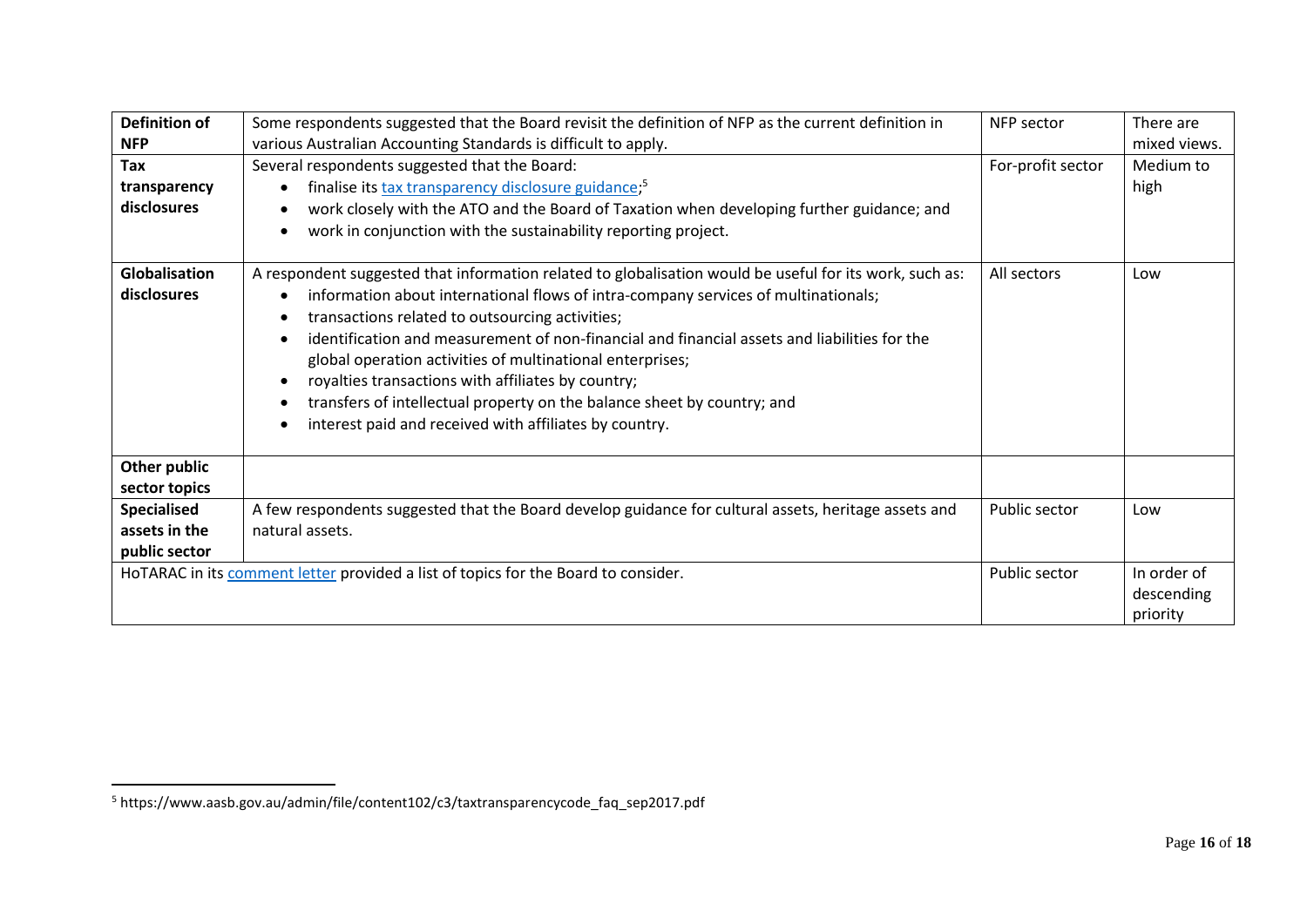## **Appendix B: Project timeline and milestones of PIRs**

| <b>CATEGORY 1 – Highest priority (NFP)</b>            | <b>CATEGORY 2 – Medium priority (public sector)</b> | <b>CATEGORY 2 - Medium priority</b> | <b>CATEGORY 3 - Lower priority</b>  | BM = Board meeting**                |
|-------------------------------------------------------|-----------------------------------------------------|-------------------------------------|-------------------------------------|-------------------------------------|
| NFP domestic PIRs addressing NFP topics:              | <b>PART A</b>                                       | <b>PART C</b>                       | AASB 2020-2*                        |                                     |
| Income;                                               | <b>AASB 1050</b>                                    | AASB 1056                           | AASB 1060*                          | TOR = targeted outreach only        |
| Control/consolidation;                                | <b>AASB 1051</b>                                    | Interpretation 1019                 |                                     |                                     |
| Definition of a structure entity;                     | <b>AASB 1052</b>                                    |                                     |                                     | ** Staff note that the timing of    |
| Related party disclosures; and                        | <b>AASB 1004</b>                                    |                                     |                                     | Board meetings is yet to be         |
| SPFS basis of accounting – compliance with Australian | Interpretation 1038                                 |                                     | * Staff note that this timing may   | decided. As such, indicative timing |
| <b>Accounting Standards.</b>                          |                                                     |                                     | change, subject to the IASB's       | may change slightly.                |
|                                                       | <b>PART B</b>                                       |                                     | <b>Subsidiaries without Public</b>  |                                     |
|                                                       | AASB 1059                                           |                                     | Accountability: Disclosures project |                                     |
|                                                       |                                                     |                                     |                                     |                                     |
|                                                       |                                                     |                                     |                                     |                                     |
|                                                       |                                                     |                                     |                                     |                                     |

<span id="page-16-2"></span><span id="page-16-1"></span><span id="page-16-0"></span>

| Suggested activities                                                                                                                                                                | Completed                            | Q2 2022                                        | Q3 2022 | Q4 2022 | Q1 2023 | Q2 2023 | Q3 2023 | Q4 2023 | Q1 2024 | Q2 2024 | Q3 2024 | Q4 2024 | Q1 2025 | Q2 2025 |
|-------------------------------------------------------------------------------------------------------------------------------------------------------------------------------------|--------------------------------------|------------------------------------------------|---------|---------|---------|---------|---------|---------|---------|---------|---------|---------|---------|---------|
| Planning                                                                                                                                                                            |                                      |                                                |         |         |         |         |         |         |         |         |         |         |         |         |
| Review of original project documentation (e.g. RIS<br>1.<br>and Basis for Conclusions).                                                                                             | RP and<br><b>SPFS topics</b><br>only | All<br>remaining<br>topics<br>except<br>income |         |         |         |         |         |         |         |         |         |         |         |         |
| Collation of issues the Board are aware of.<br>2.                                                                                                                                   | RP and<br><b>SPFS topics</b><br>only | All<br>remaining<br>topics<br>except<br>income |         |         |         |         |         |         |         |         |         |         |         |         |
| Academic research:<br>3.                                                                                                                                                            |                                      |                                                |         |         |         |         |         |         |         |         |         |         |         |         |
| Identify potential researchers to review<br>$\bullet$<br>existing academic literature and assist with<br>new research.                                                              |                                      |                                                |         |         |         |         |         |         |         |         |         |         |         |         |
| Collate relevant research and summarise.<br>$\bullet$                                                                                                                               |                                      |                                                |         |         |         |         |         |         |         |         |         |         |         |         |
| Seek preliminary feedback from targeted<br>4.<br>stakeholders (e.g. regulators, professional bodies,<br>advisory panels, preparers and practitioners).<br>Review feedback received. | Income<br>topic only                 |                                                |         |         |         |         |         |         |         |         |         |         |         |         |
| Prioritise issues from the planning phase to<br>5.<br>determine the scope of the consultation<br>document.                                                                          |                                      |                                                |         |         |         |         |         |         |         |         |         |         |         |         |